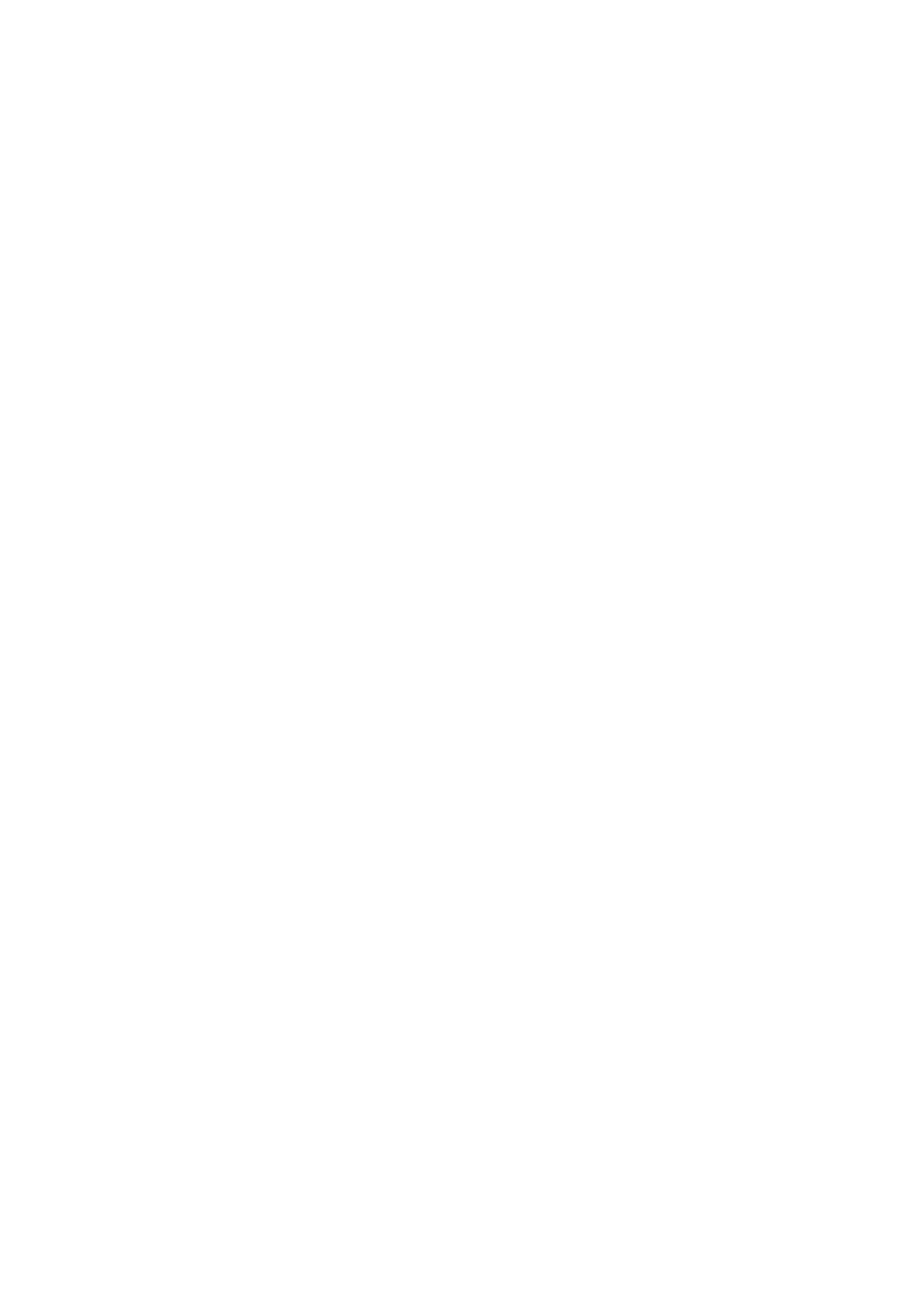# **EUROPEAN UNIVERSITY INSTITUTE, FLORENCE ACADEMY OF EUROPEAN LAW**

*The Role of Human Rights in the Regulation of Private Military and Security Companies General Report – The European System* 

**IEVA KALNINA AND UGIS ZELTINS**

EUI Working Paper **AEL** 2009/17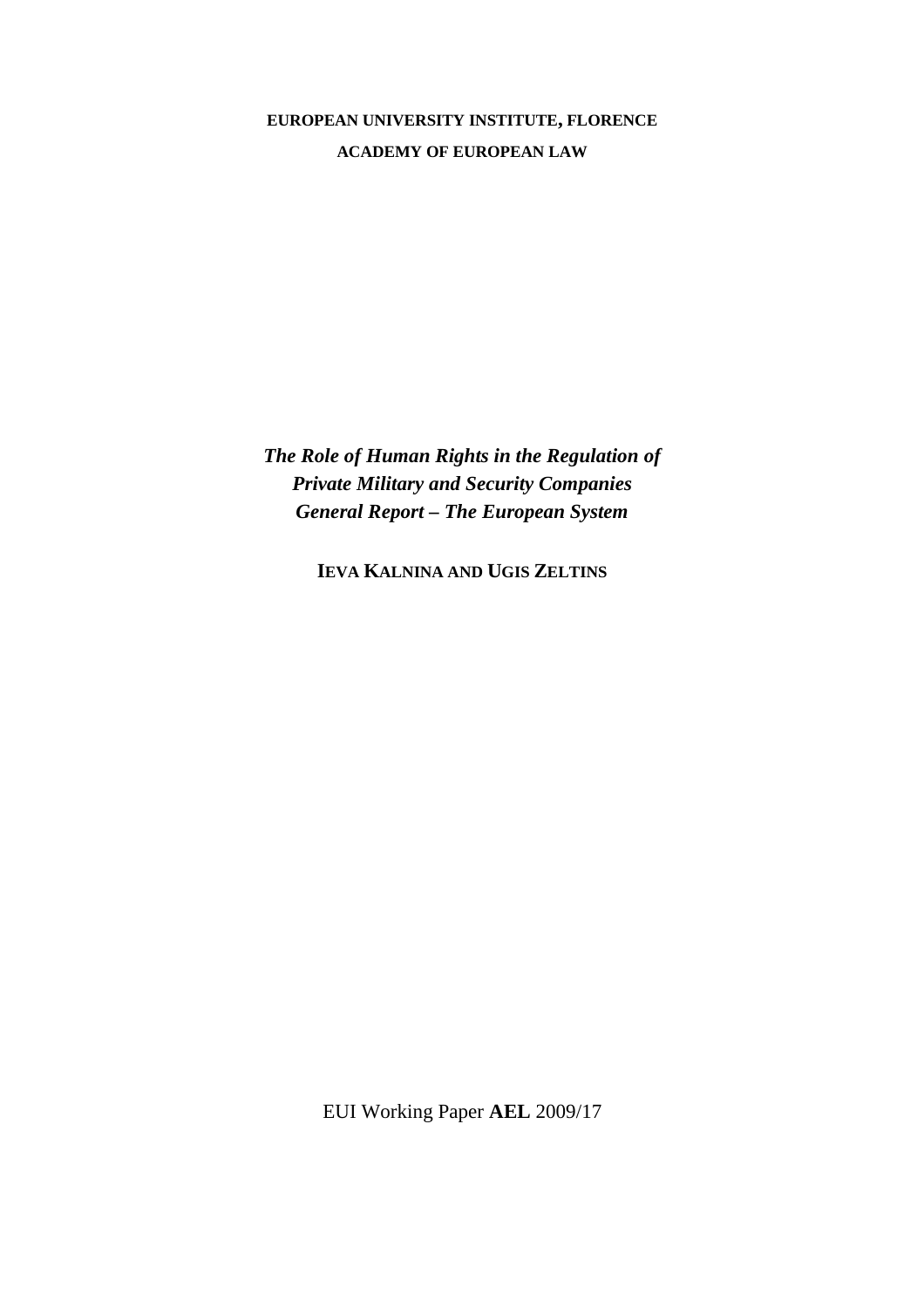This text may be downloaded for personal research purposes only. Any additional reproduction for other purposes, whether in hard copy or electronically, requires the consent of the author(s), editor(s). If cited or quoted, reference should be made to the full name of the author(s), editor(s), the title, the working paper or other series, the year, and the publisher.

The 'Regulating Privatisation of "War": The Role of the EU in Assuring the Compliance with International Humanitarian Law and Human Rights" (PRIV-WAR) project is funded by the European Community's 7th Framework Programme under grant agreement no. 217405.

This paper was produced as part of the contribution by the Riga Graduate School of Law to Work-Package 4 of the PRIV-WAR Project: *Private Military and Security Companies and the Protection of Human Rights.* 

www.priv-war.eu

ISSN 1831-4066

© 2009 Ieva Kalnina and Ugis Zeltins

Printed in Italy European University Institute Badia Fiesolana I – 50014 San Domenico di Fiesole (FI) Italy www.eui.eu cadmus.eui.eu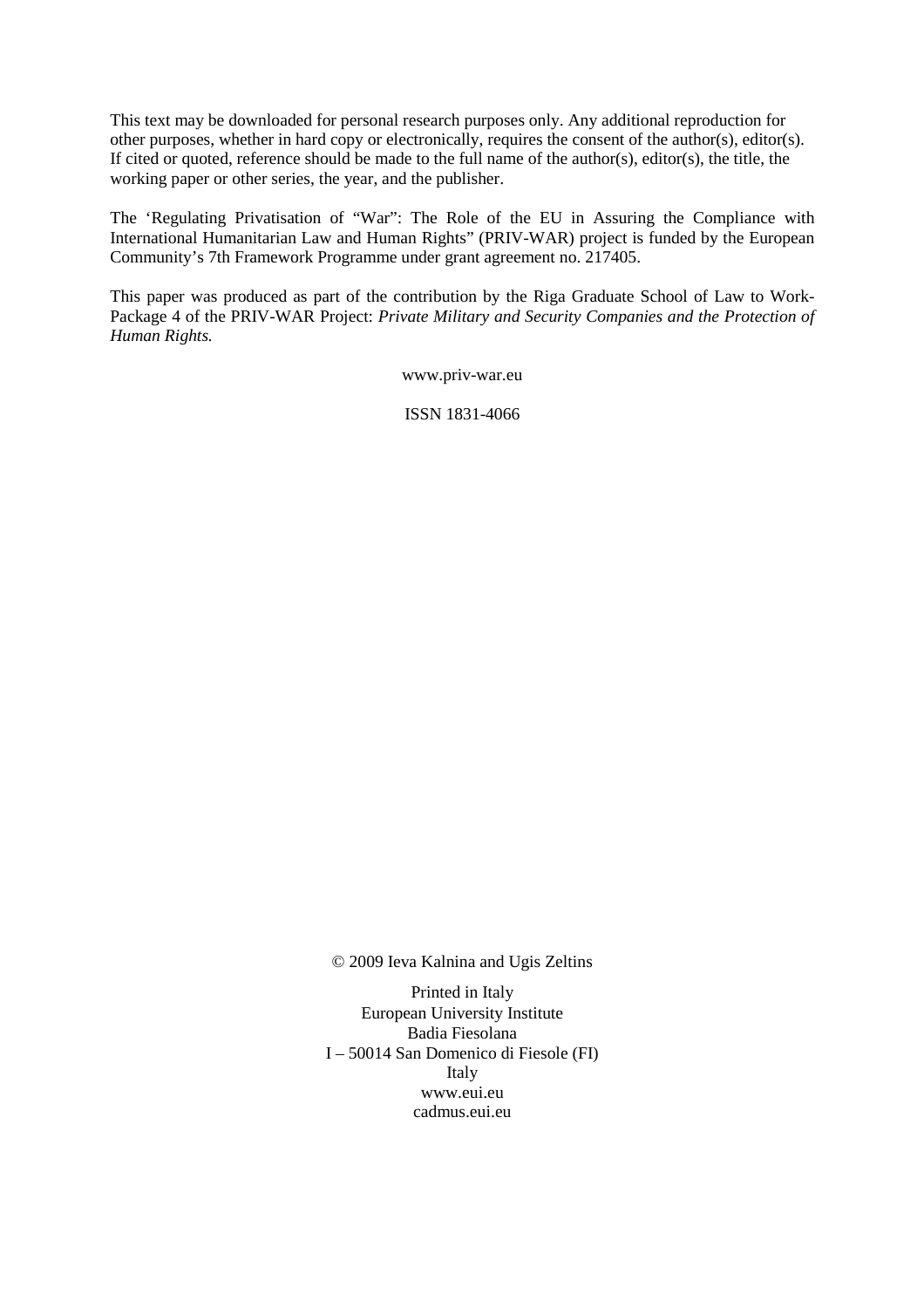# **Abstract**

This report assesses the impact of the activities carried out by PMSCs on the enjoyment of human rights under the EU human rights regime.

It is submitted that that the state of nationality of a PMSC is bound to remedy the latter's violations of fundamental rights, even if the operation and the major activities of the PMSC in question fall outside the scope of EU's competence. As to the ECtHR, the historically narrow interpretation of jurisdictional limits may be expanding. Relevance of the EU Charter of Fundamental Rights and EU's secondary legislation of anti-discrimination in protecting the victims of human rights violations is questioned primarily because of the scope of the respective provisions and the difficulties related to their extra-territorial application. As to the addressees of human rights obligations, it is observed that although the EU's standard of protection is not uniform in all contexts. Further, where the activities of PMSCs have human rights implications, attribution of their acts to any of the Member States will be almost impossible. By contrast, human rights can be indirectly applicable to private relations, viz. individuals. The EU human rights regime is relevant for the availability of judicial remedies chiefly insofar as it may be hoped that with the entry into force of the Lisbon Treaty way will be paved for an eventual EU legislation imposing an obligation on the Member States with respect to the licensing of PMSCs as well as criminalization of their illegal conduct outside the EU.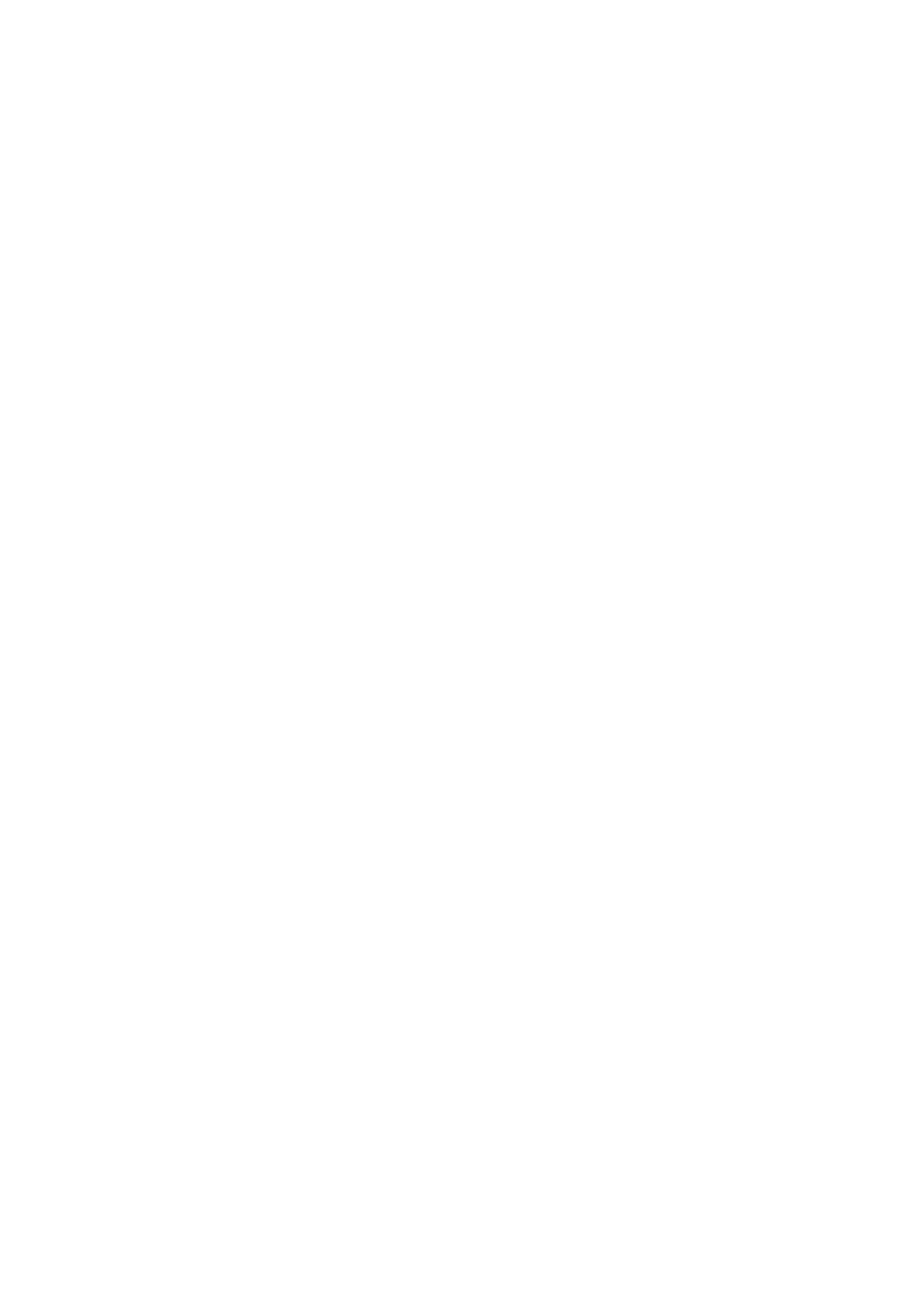# *The Role of Human Rights in the Regulation of Private Military and Security Companies: The European System*

# **IEVA KALNINA\* AND UGIS ZELTINS**<sup>∗</sup>

1. This report assesses the impact of the activities carried out by PMSCs on the enjoyment of human rights under the EU human rights regime. It aims to provide a general overview of the issues at stake and it is without prejudice to the more specific doctrinal studies carried out within the framework of Work Package 4 of the PRIV-WAR Project.

# **1. The EU Human Rights Regime**

- 2. The EU's commitment to human rights has gradually increased over time. As is well known, the founding Treaties of the European Union contained virtually no provision very few provisions on fundamental human rights, such as the prohibition of discrimination on grounds of nationality and sex. Moreover, these provisions were included purely out of economic considerations, in view of achieving a successful operation of the common market. Although the EU has not been founded as a human rights organization, today there is no longer any doubt that human rights form an integral part of the European Community's legal order.
- 3. The need for protection of human rights was first significantly recognized with the entry into force of the Amsterdam Treaty, which not only brought human rights to the forefront of the EU legal system, but also acknowledged that these principles could be infringed by a Member State, and consequently laid down the procedures to be applied in such a situation, recalling that a 'serious and persistent' violation of human rights by a Member State may result in its rights under the Treaty being suspended (Article 7). The Amsterdam Treaty also formally recognized the role of the Court of Justice in protecting human rights and fundamental freedoms.
- 4. Moreover, since the 1990s, the EU has been more concerned about the observance of human rights also in its external policies. An especially important aspect of EU's human rights policy with respect to third-countries is the political conditionality principle (whereby respect for human rights is made a precondition for EU membership)<sup>1</sup>. The initiatives developed within the framework of the Common Foreign and Security Policy (CFSP) should not be neglected either. Finally, over the past decade, the EU, along with the Council of Europe and the OSCE, has also become increasingly involved in the resolution of humanitarian crisis in Europe and worldwide.
- 5. In the future, the EU human rights regime will be significantly impacted by the entry into force of the Treaty of Lisbon, which was signed by the Heads of State or Government of the EU Member States on 13 December 2007 and was initially supposed to enter into force on 1 January 2009, if it had not been for ratification problems that have currently postponed the Treaty's entry into force. The most important change brought about by the Treaty involves the abolishment of the European Union's three-pillar structure and the relation between the EU and the  $ECHR<sup>2</sup>$ , which is addressed in further detail below in the context of EU Charter of Fundamental Rights.

<sup>\*</sup> PhD candidate, EUI Florence; Riga Graduate School of Law, kalnina@gmail.com.

<sup>∗</sup> Riga Graduate School of Law, ugis.zeltins@rln.lv. This report was written under the supervision of Prof. Ineta Ziemele.

<sup>&</sup>lt;sup>1</sup> M Nowak, 'Human Rights 'Conditionality' in Relation to Entry to, and Full Participation in, the EU', p. 687 and E Riedel and M Will, 'Human Rights Clauses in External Agreements of the EC', p. 723, in P Alston (ed.), *The EU and Human Rights* (1999).

<sup>2</sup> See, generally, H-M Blanke, S Mangiameli (eds.), *Governing Europe under a Constitution* (2006).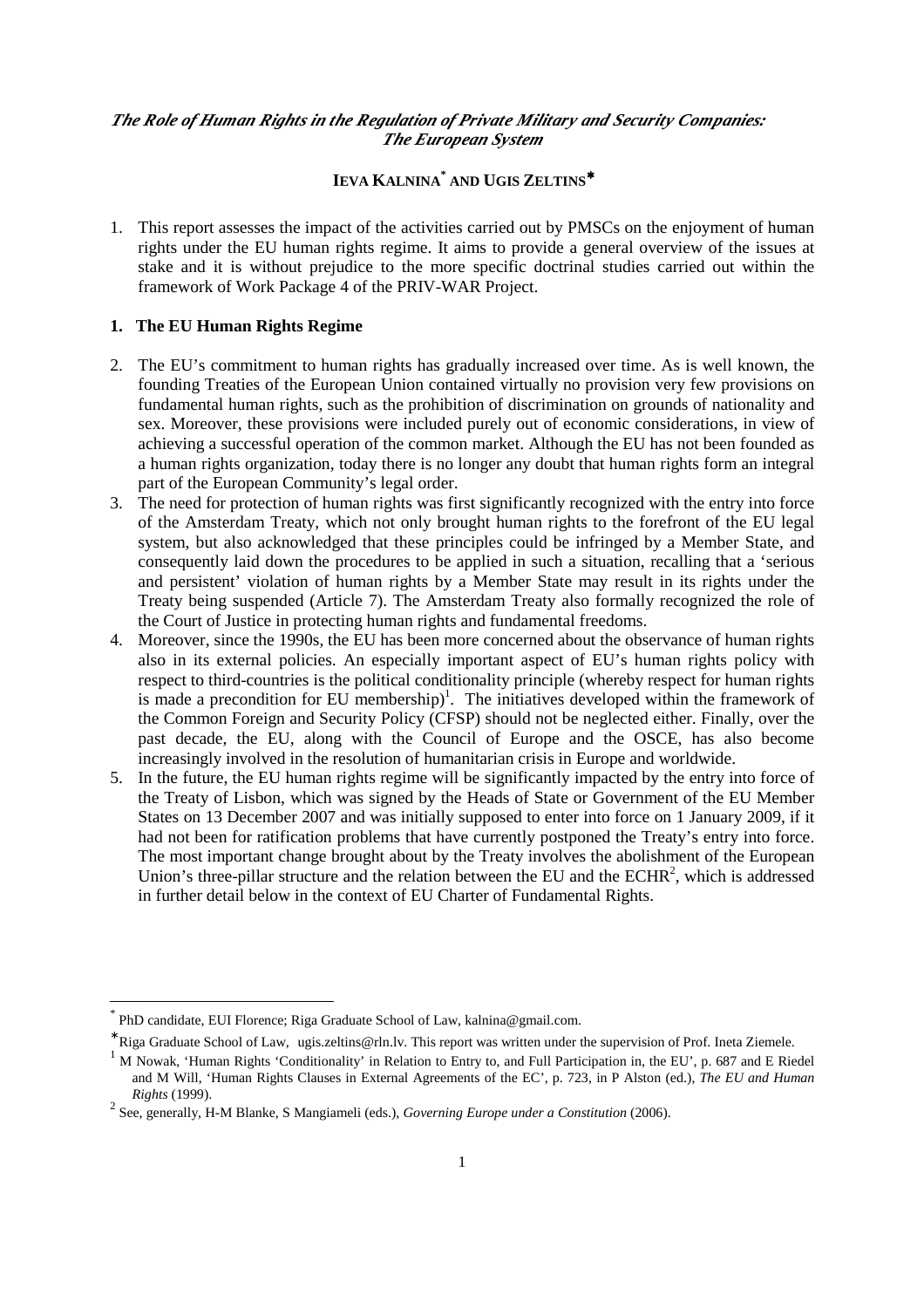#### **a) The European Court of Justice**

- 6. As is well known, the main tasks of the European Court of Justice (ECJ) involve, first, the review of the legality of Community law with respect to primary law provisions and conflicts between such provisions, and second, the supervision of EU Member State compliance with their duties under EC law. While the precise scope of all fundamental rights protected by the ECJ may not be clearly defined, nonetheless the Court has played a very significant role in the development of human rights in the EU. As will be further illustrated below, in its development of the law, the ECJ relies on the common constitutional principles and international treaties in force for the Member States, especially the ECHR and its application by the ECtHR. This is how important human rights such as human dignity, religious freedom, due process, procedural guarantees and other rights have become part of Community law.<sup>3</sup>
- 7. The importance of human rights was first recognized by the ECJ in *Stauder* (1969), where the Court underlined that fundamental human rights are "*enshrined in the general principles of*  Community law and protected by the Court<sup>y4</sup>. A year later, *Stauder* was reinforced by *Internationale Handelsgesellschaft*, where it was commented that, "*respect for fundamental human rights forms an integral part of the general principles of law protected by the Court of Justice*<sup>5</sup>. In *Nold* (1974)<sup>6</sup>, one of the most important cases on human rights to date, the Court made it clear that when the protection of fundamental rights is at stake, inspiration may be drawn not only from the constitutional traditions common to the Member States, but also from international treaties for the protection of human rights binding on EU Member States. Finally, the *Rutili*<sup>7</sup> case of 1974 must also be noted, since it was in *Rutili* that the ECJ for the first time made an explicit reference to the European Convention on Human Rights (ECHR). As a matter of fact, while the ECJ's reliance on the ECHR and the case law of ECtHR is continuously increasing, some scholars have pointed out that it has not yet "proved itself to be a precursor in relation to the establishment of a high level of protection"; rather, the ECJ has merely "followed the raising of the level of protection [of human rights] which has taken place 'externally'".<sup>8</sup>
- 8. Over the past two decades, the case-law on the importance of human rights in EU's legal order has become increasingly comprehensive. In fact, in a widely discussed recent judgment in the *Viking* (2007) case, the ECJ made the following important statement: "even if, in the areas which fall outside the scope of the Community's competence, the Member States are still free, in principle, to lay down the conditions governing the existence and exercise of the rights in question, the fact remains that, when exercising that competence […] Member States must nevertheless comply with Community law".<sup>9</sup> In the *Viking* case, a Finnish company wanted to reflag its vessel under the Estonian flag in order to be permitted to staff the ship with an Estonian crew which would accept considerably lower wages than its current Finnish crew. The International Transport Workers'

<sup>&</sup>lt;sup>3</sup> K Stern, "From the European Convention on Human Rights to the European Charter of Fundamental Rights: The prospects for the protection of human rights in Europe", in H-M Blanke, S Mangiameli (eds.), above n 2, 174

<sup>4</sup> Case 29/69, Erich Stauder v City of Ulm (1969) ECR 419.

<sup>&</sup>lt;sup>5</sup> Case 11/70, Internationale Handelsgesellschaft mbH v. Einfuhr- und Vorratstelle für Getreide und Futtermittel (1970) ECR 1125.

 $6$  Case 4/73, J. Nold, Kohlen- und Baustoffgroßhandlung v Commission of the European Communities, (1974) ECR 491.

 $<sup>7</sup>$  Case 36/75 Rutili v. Minister for the Interior (1975) ECR 1219.</sup>

 $^8$  H-J Blanke, "Protection of Fundamental Rights afforded by the European Court of Justice in Luxembourg", in H-M Blanke, S Mangiameli (eds.), above n 2, 277.

<sup>&</sup>lt;sup>9</sup> Case C-438/05, International Transport Workers' Federation, Finnish Seamen's Union, v Viking Line ABP, OÜ Viking Laine Eesti [2007], paragraph 40, ECR I-000. The Court found support to this statement by noting that the concept has been employed with respect to other fields of law: "See, by analogy, in relation to social security, Case C-120/95 Decker [1998] ECR I-1831, paragraphs 22 and 23, and Case C-158/96 Kohll [1998] ECR I-1931, paragraphs 18 and 19; in relation to direct taxation, Case C‑334/02 Commission v France [2004] ECR I‑2229, paragraph 21, and Case C‑446/03 Marks & Spencer [2005] ECR I‑10837, paragraph 29", at para. 40.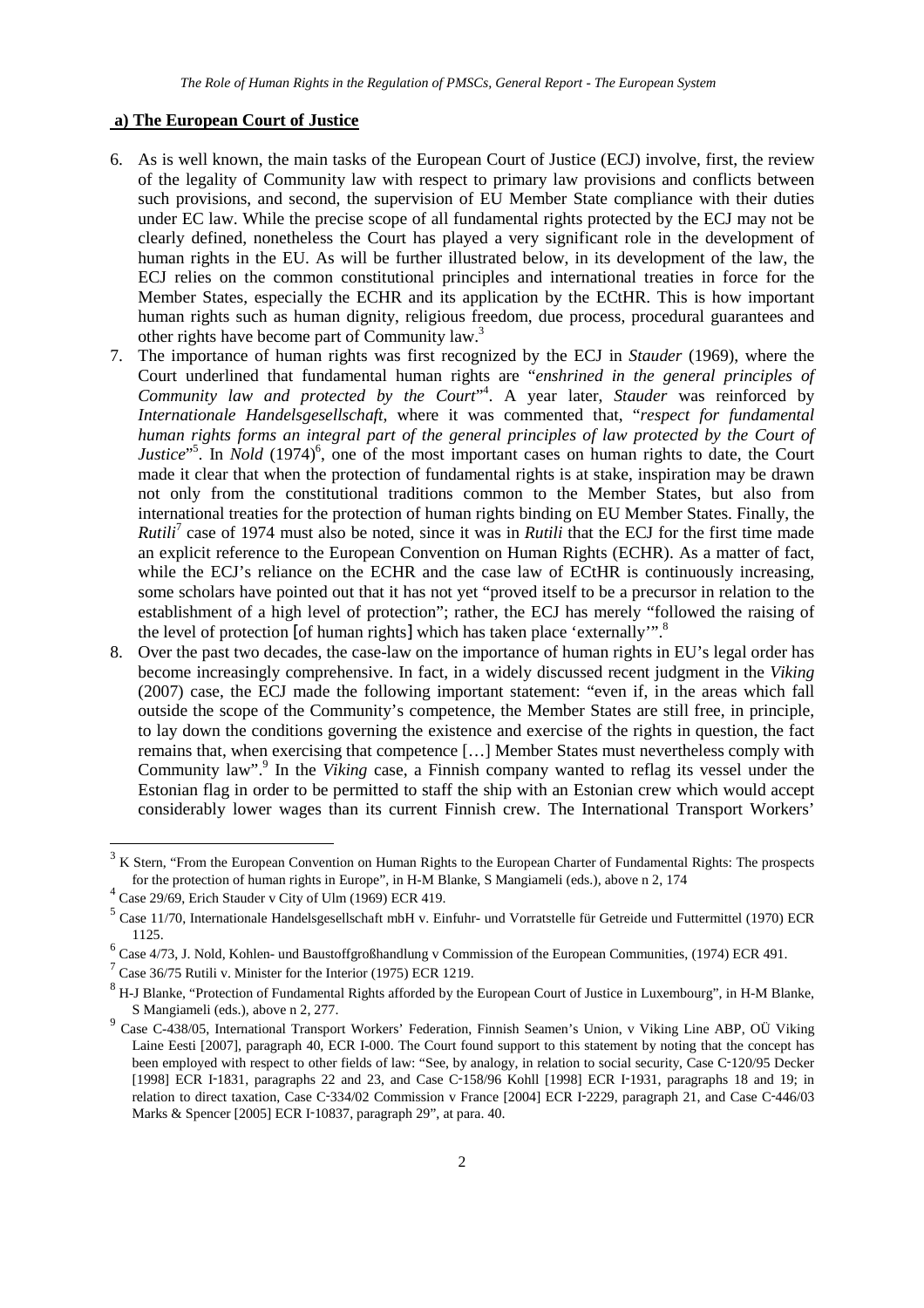Federation (ITF) encouraged its affiliated to boycott the vessel and moved on to take other solidarity industrial action. The Finnish Seaman's Union (FSU) also threatened a strike. In response, Viking sought an injunction in the English High Court in order to restrain the ITF and the FSU from committing acts arguably in breach of Article 43EC. The ECJ was thus faced with the difficult task of determining the delicate balance between a company's economic rights of free movement and the trade unions' social rights.<sup>10</sup> The Court's conclusion was, to put it in very general terms, that the protection of economic rights prevailed over the fundamental social rights, because the restriction on the free movement right did not meet the high threshold of the proportionality test applicable in these types of circumstances. Nonetheless, the judgment is of considerable importance since the Court recalled that protection of fundamental rights fell under the scope of Community law even in situations where the primary dispute at stake has arisen in an area of law that falls outside the scope of the Community's competence.<sup>11</sup>

9. *Interim conclusion*

 $\overline{a}$ 

It may thus be concluded, at least *prima facie*, that the state of nationality of a PMSC whose acts may constitute a breach of fundamental principles of human rights - as enshrined in the Member State common traditions and human rights treaties applicable to them - is bound to remedy such violations, even if the operation and the major activities of the PMSC in question were to fall outside the scope of Community's competence. The issue of extra-territorial application of human rights will be further addressed below (see Section 2.2 and 2.4).

#### **b) The European Court of Human Rights (ECtHR )**

- 10. The European Convention of Human Rights (ECHR) is of essential importance for the current research project and this report in particular, as for decades it has been seen as the cornerstone of EU human rights' regime. In fact, the need to include specific human rights legislation within EU's *acquis* has often been dismissed as redundant precisely because of the importance and efficiency of human rights enforcement mechanism offered under the ECHR.
- 11. Turning to the basic premise of the underlying research questions, it shall be recalled that generally, with some rare exceptions, States have no obligation to require the PMSCs registered in their national territory to take account of human rights obligations in situations that fall outside their jurisdiction, i.e., that do not take place within the national borders of the Contracting State. As the state hosting the PMSC will usually lack both the incentive and resources for effective enforcement of human rights, PMSCs, just like other multinational corporate enterprises, may appear to be operating in a legal vacuum. As one author has put it, "international law does not directly reach the corporate actor".<sup>12</sup>
- 12. As will be demonstrated below, the ECtHR has made remarkable achievements in bridging this gap. Nonetheless, several uncertainties remain. The role of the ECHR in determining the scope of PMSC's obligations in the field of human rights is inherently linked to two complex issues: first, the scope of Contracting States duties to ensure respect for human rights, punish and prevent such violations in situations where the breach of international law occurs at the hand of a private entity; and second, the Court's jurisdictional limits. Considering that both of these significant questions

<sup>10</sup> For a similar case, see Case C-341/05 *Laval un Partneri Ltd v Svenska Byggnadsarbetaref orbundet* (2007)

<sup>&</sup>lt;sup>11</sup> Viking case, n 9 above: "Although the right to take collective action, including the right to strike, must therefore be recognised as a fundamental right which forms an integral part of the general principles of Community law the observance of which the Court ensures, the exercise of that right may none the less be subject to certain restrictions. As is reaffirmed by Article 28 of the Charter of Fundamental Rights of the European Union, those rights are to be protected in accordance with Community law and national law and practices." (para. 40)

<sup>&</sup>lt;sup>12</sup> Olivier de Schutter, 'The Accountability of Multinationals for Human Rights Violations in European Law', in Philip Alston, *Non-State Actors and Human Rights* (2005), 228.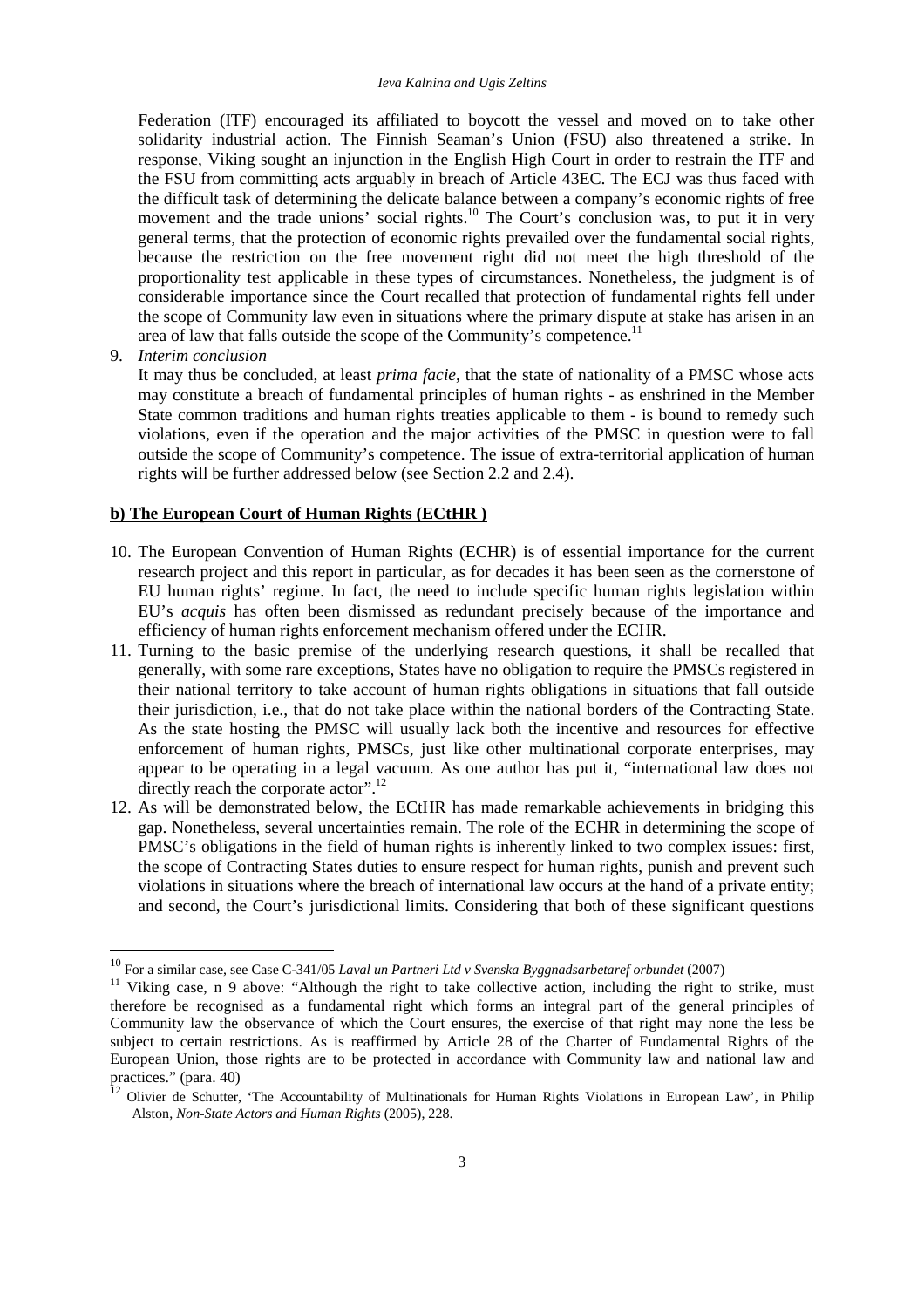will be dealt in more depth as part of a separate doctrinal research in the framework of the PRIV-WAR Project, the purpose of the current report is merely to outline the substance and the complex legal issues relating to these two concepts, i.e., the Contracting State obligations under the ECHR and the Court's (extra-territorial) jurisdiction.

- 13. As to the first and perhaps slightly less problematic issue of State obligations regarding protection of human rights, it may be observed that the ECtHR has often had the occasion to pronounce on the obligation of States Parties to the ECHR with regard to human rights violations committed by private parties. A more detailed analysis of the issue of attribution of private conduct to the Contracting State and its obligation to punish and prevent the occurrence of human right violations has already been conducted in the framework of the current research project.<sup>13</sup> At this point it may suffice to underline that the ECtHR has frequently taken a bold approach when determining the scope of the *positive* obligations of the Contracting Parties under the Convention, thus indirectly including also the sphere of private relations. From a comparative perspective, the obligation to *prevent* human rights violations is, on the other hand, more developed under the Inter-American system. $^{14}$
- 14. For example, in *Osman v the United Kingdom*<sup>15</sup>, a landmark case on State responsibility for alleged breaches of Article 2 of the ECHR (right to life), the Court was faced with the question of whether the failure of authorities to appreciate the threat posed to one private party by another private party and the consequent lack of intervention can amount to a violation of the State's positive obligation to protect the right to life. The Court responded by stating that State responsibility would only arise if: "the authorities *knew or ought to have known* at the time of the existence of a *real and immediate risk* to the life of an identified individual or individuals from the criminal acts of a third party and that they *failed to take measures within the scope of their powers* which, judged reasonably, might have been expected to avoid that risk".<sup>16</sup> The Court's careful approach in wording the applicable test can be explained by its desire to avoid imposing a disproportionate burden on States, noting, *inter alia*, difficulties arising from evaluating operational choices in terms of priorities and resources and concluding that clearly not every claimed risk to life can entail an obligation on behalf of the State authorities to prevent it from materializing.<sup>17</sup>
- 15. To conclude, while the fairly high threshold set out by the Court has in fact been satisfied in several cases.<sup>18</sup> the ECtHR has so far remained very careful when pronouncing itself on the State obligation to *prevent* the occurrence of human rights violations and hence it appears unlikely, at least *prima facie*, that a State's responsibility could be invoked on grounds that it has failed to prevent human rights violations committed by a PMSC against a private party unless the Osman criterion is, of course, satisfied. In this context, the most complex question would however involve the exercise of the Court's jurisdiction, both personal and (extra-)territorial.
- 16. Article 1 of the ECHR provides:

<sup>&</sup>lt;sup>13</sup> Ineta Ziemele, 'Issues of Responsibility of Private Persons or Entities for Human Rights Violations: The Case-law of International Human Rights Courts and Monitoring Bodies', EUI Working Papers, AEL 2009/08, available at http://cadmus.eui.eu/dspace/bitstream/1814/11409/1/AEL\_2009\_08.pdf.

<sup>&</sup>lt;sup>14</sup> Note, however, that some scholars have praised the ECtHR with respect to the duty of prevention addressed to the State Parties: "perhaps in no other international or regional instrument for the protection of human rights has an obligation to protect been extended more fully than in the Convention, imposing on the Contracting States far-reaching duties to adopt measures to prevent violations committed by private parties", De Schutter, above n 12, 240.

<sup>15</sup> *Osman v. the United Kingdom* (no. 23452/94), judgment of 28 October 1998.

<sup>16</sup> Ibid., para. 116, emphasis added.

<sup>&</sup>lt;sup>17</sup> Ibid., see also I Ziemele, n 13 above.

<sup>18</sup> See, among others, *Kontrová v Slovakia* (no. 7510/04), judgment of 31 May 2007, *Yasa v.Turkey* (2 September 1998), *Mahmut Kaya v.Turkey* (19 February 1998), *Akkoc v. Turkey* (10 October 2000), *Killic v. Turkey* (28 March 2000).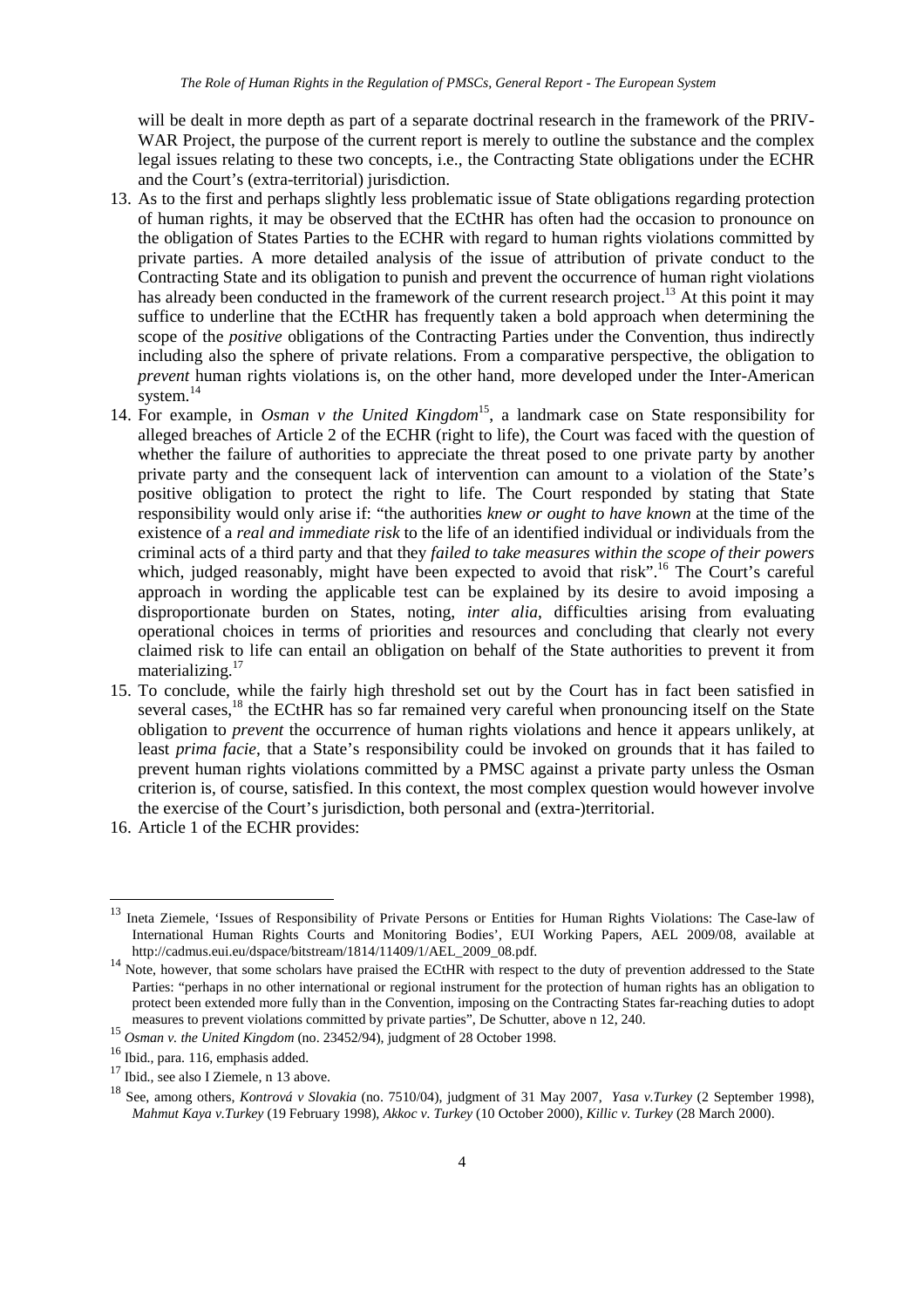The High Contracting Parties shall secure to everyone *within their jurisdiction* the rights and freedoms defined in Section I of this Convention" (emphasis added).

The question thus arises as to whether Article 1 of the Convention places a territorial limitation on Contracting States' duty to secure the rights and freedoms set forth in the Convention. The question was thoroughly considered by the ECtHR in the case of *Bankovic*<sup>19</sup>, which arose out of the human rights violations allegedly committed by the NATO forces as a result of the bombing of Belgrade. The applicants argued that the Court has jurisdiction to adjudicate the violation of their human rights since the illegal acts of the Respondent states have produced effect in the Federal Republic of Yugoslavia (FRY). The Court disagreed with this approach:

71. [... ] the case-law of the Court demonstrates that its recognition of the exercise of *extraterritorial jurisdiction* by a Contracting State *is exceptional*: it has done so when the respondent State, through the *effective control* of the relevant territory and its inhabitants abroad as a consequence of military occupation or through the consent, invitation or acquiescence of the Government of that territory, exercises all or some of the public powers normally to be exercised by that Government.

72. In line with this approach, the Court has recently found that the participation of a State in the defence of proceedings against it in another State does not, without more, amount to an exercise of extra-territorial jurisdiction (*McElhinney v. Ireland and the United Kingdom* (dec.), no. 31253/96, p. 7, 9 February 2000, unpublished). [... ]

73. Additionally, the Court notes that other recognised instances of the extra-territorial exercise of jurisdiction by a State include cases involving the activities of its diplomatic or consular agents abroad and on board craft and vessels registered in, or flying the flag of, that State. In these specific situations, customary international law and treaty provisions have recognised the extra-territorial exercise of jurisdiction by the relevant State. (emphasis added)

The Court found no jurisdictional link between the persons who were victims of the act complained of and the respondent States. The Court's conclusion was that Article 1 must be understood as reflecting an "essentially territorial understanding of jurisdiction",<sup>20</sup> since otherwise the phrase "within their jurisdiction" used in Article 1 would be rendered superfluous. In other words, the Court was not satisfied that the applicants were capable of falling within the jurisdiction of the respondent States on account of the extra-territorial act in question, which in and of itself cannot give rise to State responsibility under the Convention in the absence of any pre-existing relationship between the applicants and the Contracting State.<sup>21</sup>

17. While *Bankovic* has given rise to an extensive debate – and sometimes criticism - in the legal doctrine<sup>22</sup>, it is important to underline that the jurisdictional standard applied by the Court is two-

<sup>&</sup>lt;sup>19</sup> Bankovic et al. v. Belgium and 16 other States (App. No. 52207/99), Eur. Ct. H.R. (2001), available at 41 I.L.M. 517.

<sup>20</sup> Ibid., para. 59-61

<sup>21</sup> Ibid., para. 35-45

 $^{22}$  A more in-depth analysis of the interpretation of Article 1 of the ECHR, the Bankovic case and its relationship to the Court's previous case-law on the subject matter will be carried out in the framework of D4.3, devoted to the analysis of jurisdictional issues.

Generally, for comments and criticism see, among others, E. Roxstrom et al., "The NATO Bombing Case (Bankovic et al. v. Belgium et al.) and the Limits of Western Human Rights Protection", 23 Boston University International Law Journal (2005) 55; Olivier de Schutter, 'The Accountability of Multinationals for Human Rights Violations in European Law', in Philip Alston, *Non-State Actors and Human Rights* (2005), 228.

For the Court's earlier case-law on the issue of jurisdictional limits, see *Cyprus v. Turkey*, App. Nos. 6780/74, 6950/75, 2 Eur. Comm'n H.R. Dec. & Rep.72 (1975) and *Drozd and Janousek v. France and Spain*, 240 Eur. Ct. H.R. (ser. A) (1992), where the Court, in determining its jurisdiction, made the following important observation: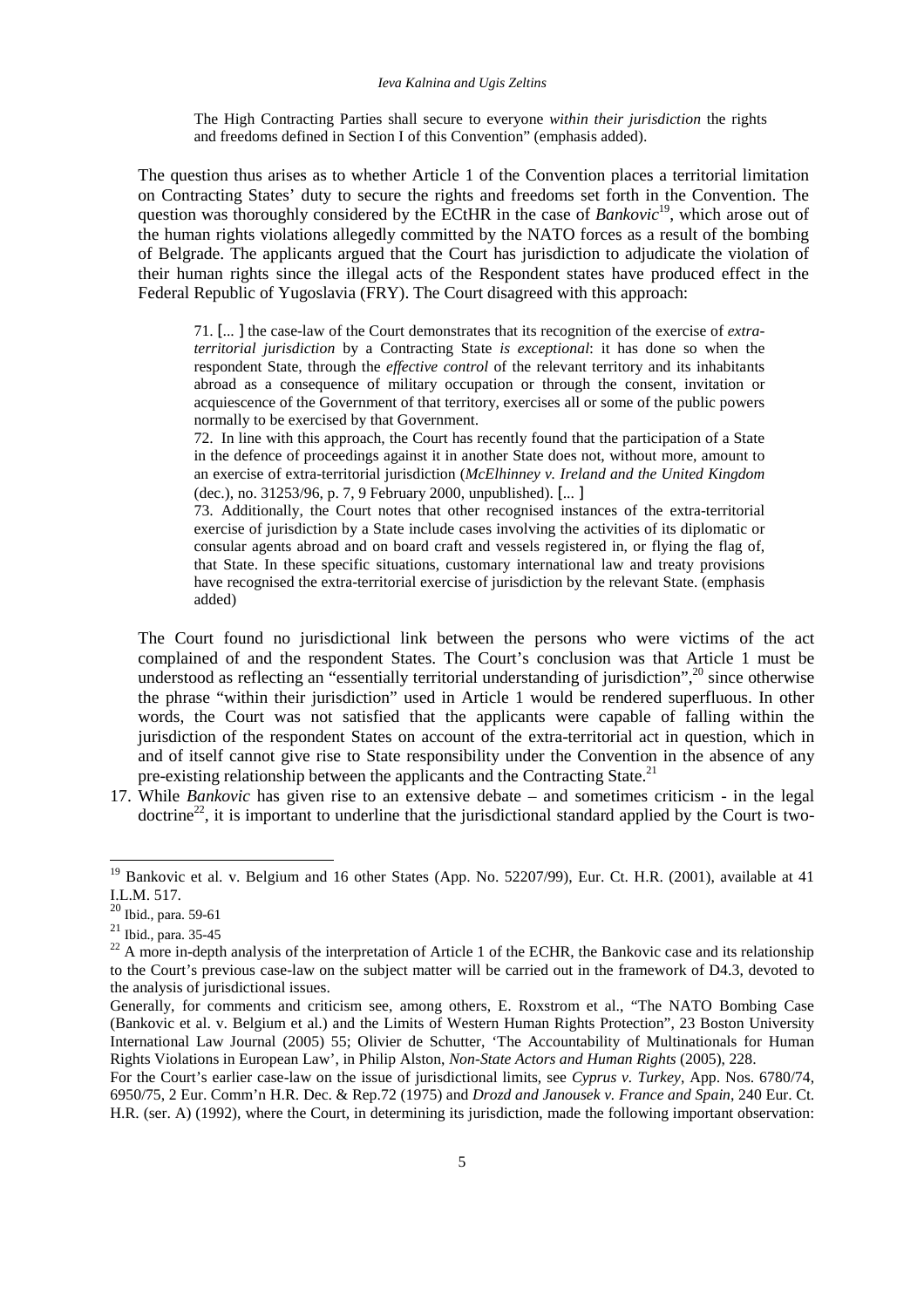fold: territorial and personal. As a result, the Court will have jurisdiction over an agent whose illegal acts take place outside the territory of the Contracting State, as long as such an agent exercises *effective control* over the alleged victim. For example, in the *Issa* case<sup>23</sup> the Court relied on its previous case law to recall that: "a State may also be held accountable for violation of the Convention rights and freedoms of persons who are in the territory of another State but who are found to be under the former *State's authority and control* through its agents operating – whether lawfully or unlawfully – in the latter State. …*Accountability in such situations stems from the fact that Article 1 of the Convention cannot be interpreted so as to allow a State party to perpetrate violations of the Convention on the territory of another State, which it could not perpetrate on its own territory"*. 24

18. To conclude, while historically the Court has adhered to a rather narrow interpretation of its jurisdictional limits, the tide might be changing and the question may be settled more definitely once the (currently pending) case arising out of the last Iraq war is settled. In any case, even under the current case law, a Respondent State may be held responsible for human rights violations carried out by a PMSC, as long as a connection between the two can be established<sup>25</sup> and the PMSC is found to have had effective control of the territory where its illegal acts have been perpetrated.

#### **c) The EU Charter of Fundamental Rights**

19. It has been repeatedly pointed out that it is high time to replace Community's hesitation with respect to fundamental rights with a clear position in the matter: the EU Charter of Fundamental Rights (the Charter) has been tailored to fill this lacuna. Solemnly proclaimed during the Nice Intergovernmental Conference by the European Parliament, the Council and the Commission on 7 December 2001, the Charter not only constitutes the very essence of the European *acquis* in terms of fundamental rights, but also contains fundamental rights that apply to all people, irrespective of their nationality. While the Charter maintains a distinction between rights conferred upon EU citizens, EU residents and all other individuals in general, it entails a number of rights that apply merely to the latter category, such as dignity rights (Article 1-5)<sup>26</sup>, rights to various freedoms,  $\frac{27}{1}$  as well as nine out of twelve solidarity rights under Title IV of the Charter. In addition, various equality rights contained in the Charter are also applicable to all persons, as enshrined Article  $21(1)$ , which, mainly mirroring Article 14 of the ECHR,<sup>28</sup> provides:

> Any discrimination based on any ground such as sex, race, colour, ethnic or social origin, genetic features, language, religion or belief, political or any other opinion, membership of a national minority, property, birth, disability, age or sexual orientation shall be

*<sup>(</sup>Contd.)* 

<sup>&</sup>quot;*the term 'jurisdiction' in Article 1 is not limited to the national territory of the High contracting parties; their responsibility can be involved because of acts of their authorities that occurred outside of their territories*"  $\arctan \frac{1}{23}$ .

<sup>23</sup> *Issa and Others v. Turkey* (no. 31821/96), Judgment of 16 November 2004, ECHR 2004 - , para. 67.

<sup>24</sup> Ibid., paras 68, 71, emphasis added.

 $25$  For a more elaborate analysis on the distinction between "governmental" and "non-governemental" organizations and the attribution of their conduct to the State, see I Ziemele, n 13, at 21.

 $^{26}$  Human dignity (Art.1), Right to life (Art.2), Right to the integrity of the person (Art.3), Prohibition of torture and inhuman or degrading treatment or punishment (Art.4), Prohibition of slavery and forced labour (Art.5).

<sup>&</sup>lt;sup>27</sup> Right to liberty and security (Art. 6), Respect for private and family life (Art.7), Protection of personal data (Art.8), Freedom of thought, conscience and religion (Art.10), Freedom of expression and information (Art.11), Freedom of assembly and association (Article 12(1)), Freedom of arts and sciences (Art.13), Right to education (Art.14), Freedom to choose an occupation and right to engage in work (Art.15 (1) and (2)), Right to property (Art.17).

<sup>&</sup>lt;sup>28</sup> Note that discrimination on grounds of national origin has been carefully left out from Charter's general non-discrimination clause.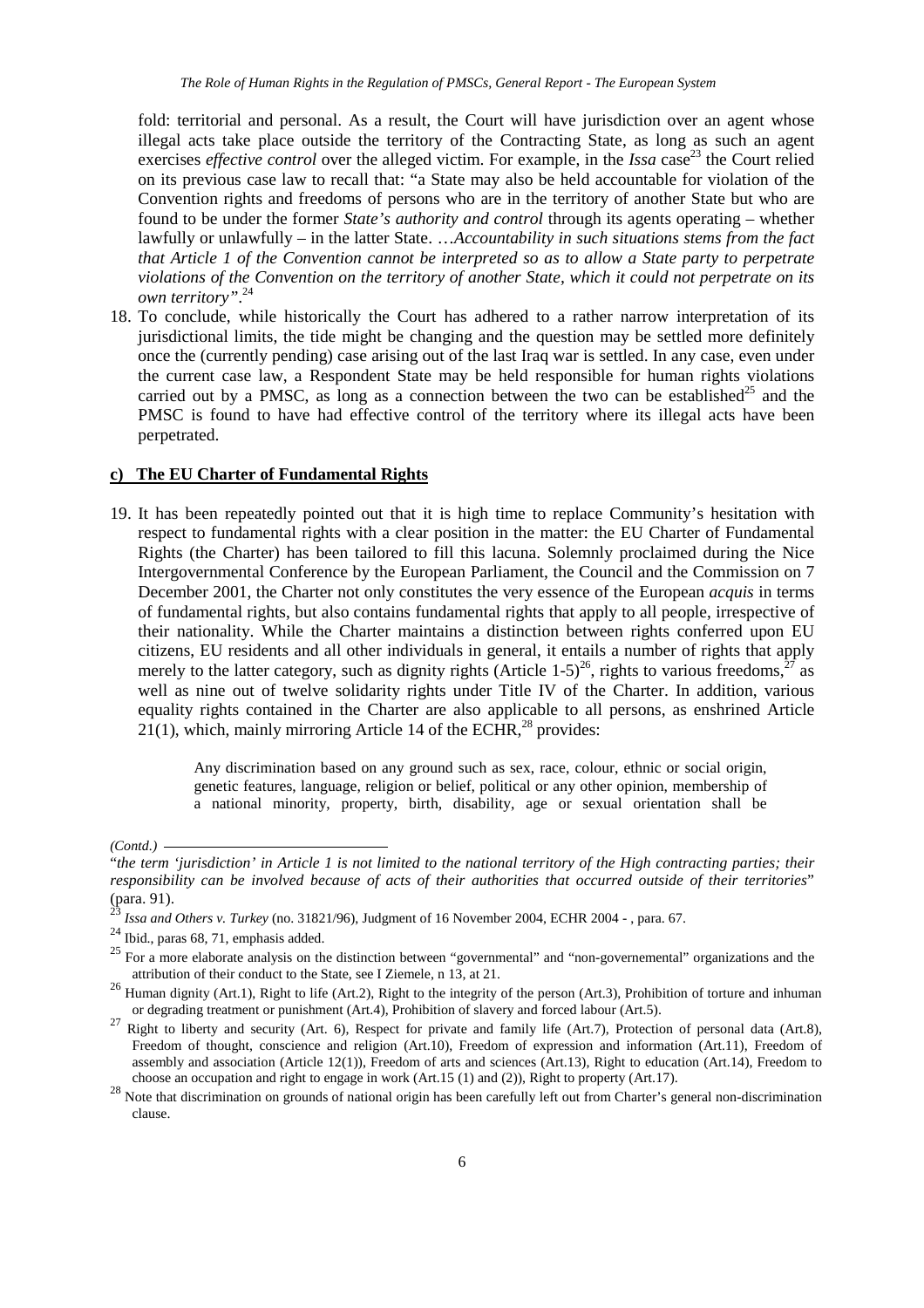prohibited.<sup>29</sup>

 $\overline{a}$ 

Providing the Community with a general anti-discrimination clause is a welcome and longawaited development, since both the non-discrimination provisions contained in the Treaty, as well as in the secondary legislation (like, for example, in the Racial Equality Directive<sup>30</sup>, discussed below), are always limited in their material scope of application, whereas Article 21(1) appears to abolish discrimination on the mentioned grounds in all fields of Community law.

20. While the effect of the Charter in practise may largely depend upon the ECJ, due note should also be taken of Article 51(2), which explicitly states that the Charter "does not extend the field of application of Union law beyond the powers of the Union or establish any new power or task for the Union, or modify powers and tasks defined in the other Parts of the Constitution", a view supported also by the European Commission<sup>31</sup>. In fact, it has been argued that "the proscription of discrimination does not extend the competence of the Union, but rather restrains it".<sup>32</sup> Whether the ECJ will adopt a similar view when interpreting Article 21(1) of the Charter still remains to be seen. In any case, while the importance of a general non-discrimination clause in the Community legal order cannot be underestimated, it cannot escape one's attention that Article 21(1) differs greatly from the non-discrimination clauses contained in the major international human rights instruments, since the Article does not list discrimination on grounds of nationality or national origin among the prohibited grounds of discrimination. This lacuna is partially filled by Article 21(2) which states that:

> Within the scope of application of the Treaty establishing the European Community and of the Treaty on European Union, *and without prejudice to the special provisions of those T*reaties, any discrimination on grounds of nationality shall be prohibited." (emphasis added)

21. However, as becomes clear from the conditional wording of this Article and the praxis of both Community institutions and the ECJ, the provision certainly applies to EU citizens only.<sup>33</sup> In fact, the complex structure of the Constitution contains various, sometimes overlapping, equality clauses. For example, Article 4(2) in Part I of the Constitution also provides that in "the field of application of the Constitution, and without prejudice to any of its specific provisions, any discrimination on grounds of nationality shall be prohibited". None of this, however, constitutes a step towards enforcement of non-EU citizen rights: the question of whether the EC Treaty also bans, at least in some degree, discrimination of other persons coming under the scope of Community law, such as third country nationals, is a matter of interpreting the Treaty, $34$  rather than the Charter, especially since Article 21 (2) of the Charter is an exact recital of Article 12 of the EC Treaty. Finally, the fact that the scope of principle of democratic equality, $35$  enshrined in

<sup>&</sup>lt;sup>29</sup> For the corresponding laws in different Member States ensuring compliance with the general non-discrimination clause of the Charter, see Hölscheidt, S., "Kommentar zu Kapitel III, Gleicheit" (p.263-318) in Meyer, J., (Hrsg.), *Kommentar zur Charta der Grundrechte der Europäischen Union*, Nomos Verlagsgesellschaft, Baden-Baden, 2003, p.277-281.

<sup>&</sup>lt;sup>30</sup> Council Directive 2000/43/EC of 29 June 2000 implementing the principle of equal treatment between persons irrespective of racial or ethnic origin. (*Official Journal L 180 , 19/07/2000 P. 0022 – 0026)*

<sup>&</sup>lt;sup>31</sup> Communication from the Commission on the nature of the European Charter of Fundamental Rights, COM (2000) 644 final, 11.10.2000, point 9.

<sup>32</sup> Ellis, E., "Social Advantages: A New Lease of Life?", CMLRev. 40: 639-659, 2003, at 659.

<sup>&</sup>lt;sup>33</sup> On the development of Article 21(2) by the members of the Convent and for a commentary, see Hölscheidt, S., "Kommentar zu Kapitel III, Gleicheit" (p.263-318) in Meyer, J., (Hrsg.), *Kommentar zur Charta der Grundrechte der Europäischen Union*, Nomos Verlagsgesellschaft, Baden-Baden (2003), 283, 289.

<sup>&</sup>lt;sup>34</sup> Peers, S., "Immigration, Asylum and the European Union Charter of Fundamental Rights", European Journal of Migration and Law 3 (2001) 162

<sup>&</sup>lt;sup>35</sup> Article I-44 (principle of democratic equality) states: "In all its activities, the Union shall observe the principle of the equality of citizens. All shall receive equal attention from the Union's institutions".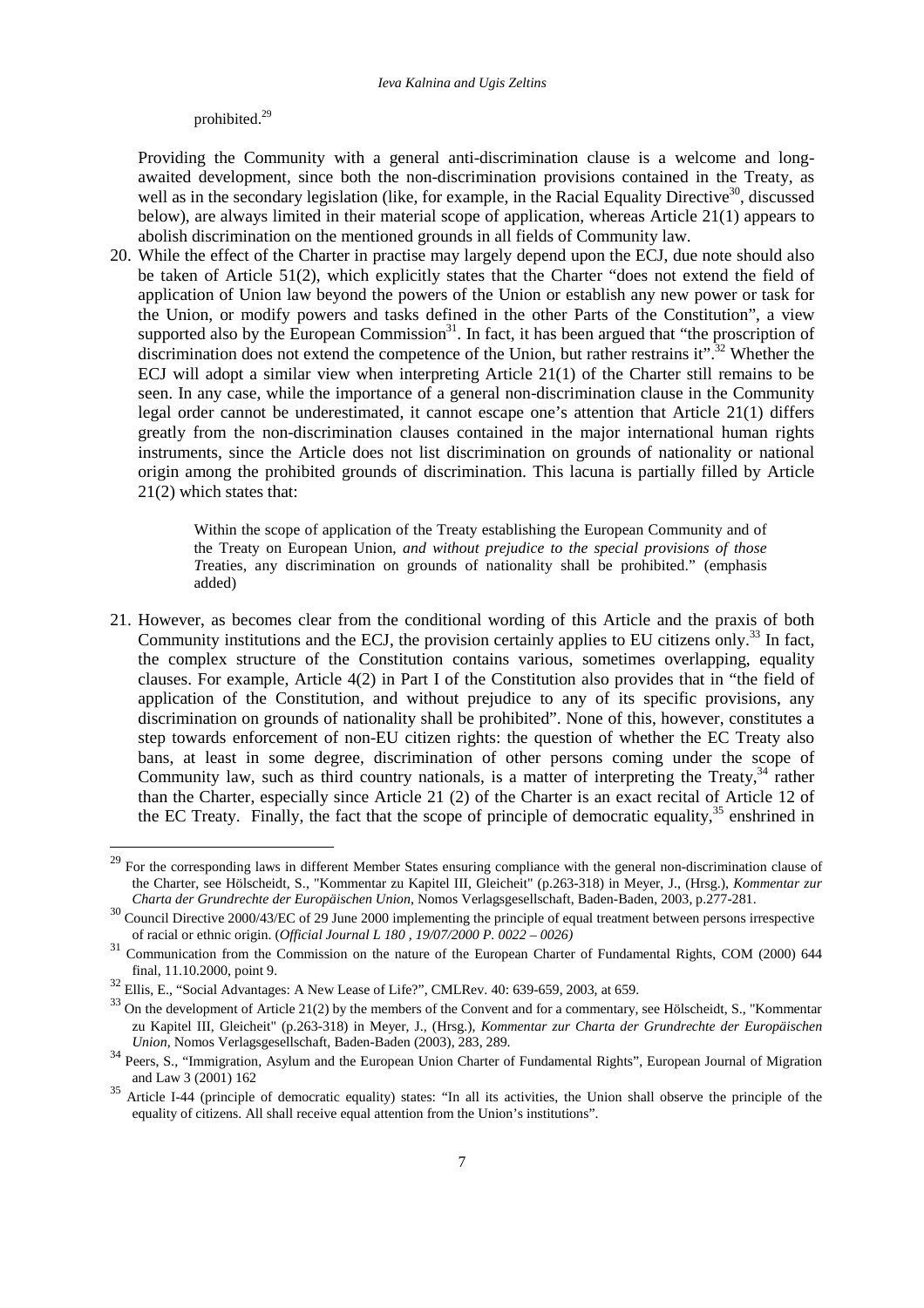Article 44 of Part I of the Constitution, is also limited to EU citizens, further enforces this view.

- 22. There are nevertheless two ways of rendering the concept of fundamental rights in the European Union more effective. The first avenue leads through the progressive interpretation of the Charter by the ECJ and granting it legally binding force through adoption of the European Constitution. The second avenue, perhaps more complementary rather than alternative, could involve the EU's accession to the ECHR. As noted above, the Community's commitment to respect fundamental human rights can be found not only in Article 6(2) of the EU Treaty, but it has also been demonstrated by the ECJ already since its early judgements in *Stauder,* (1969), *Internationale Handelsgesellschaft* (1970), *Nold* (1974), and *Rutili* (1975).
- 23. As is well known, the ECJ is not bound by the ECHR judgements; in fact, it has always emphasized that the Convention and the rights contained therein serve the purpose of inspiration and should only be regarded as guidelines. The situation might change, however, with the Union's accession to the ECHR, and Article I-7(2) of the Constitution<sup>36</sup> provides the legal basis for such action. Article 52(3) of the Charter itself states: "[i]n so far as this Charter contains rights which correspond to rights guaranteed by the Convention for the Protection of Human Rights and Fundamental Freedoms, the meaning and scope of those rights shall be the same as those laid down by the said Convention", adding, as a matter of fact, that this "provision shall not prevent Union law providing more extensive protection". In addition, the proposed amendments to Article 6(2) TEU provide that, "[t]he Union shall accede to the European Convention for the Protection of Human Rights and Fundamental Freedoms", and yet does not fail to add that "[s]uch accession shall not affect the Union's competences as defined in the Treaties".
- 24. The views as to how realistic as well as desirable such an accession would be differ greatly. Some opine that the legal difficulties arising from the accession have already been largely overcome, which is also demonstrated by the interconnection of the two Courts – the ECJ referring to the ECHR in its judgements, and the ECtHR – to the EU Charter, thus concluding that the accession would be nothing but "*a recognition of the unity of fundamental values in Europe in its entirety*".<sup>37</sup> Others are less optimistic, pointing to the necessity for significant changes in the procedural mechanisms of both the ECJ and the ECtHR.<sup>38</sup> What is however certain is that accession of the Union to the ECHR will have an important impact not only on the relationship between the EU and the Council of Europe, but also between the ECJ and the ECtHR, considering that in the case of accession the Convention would be applicable to the Union institutions and consequently the ECtHR would have certain competence for measures adopted by EU's institutions.<sup>39</sup>
- 25. *Interim conclusion*

 $\overline{a}$ 

It is difficult to estimate to what extent the Charter could be relevant for the victims of human rights violations committed by PMCS registered in one of the EU Member States, especially considering the non-binding nature of the Charter as such. One situation where the Charter's provisions could play a complementary role would arguably be, for example, the case where the damage suffered by an individual of a host State of the PMSC arises from discriminatory treatment in his or her employment by the PMSC. However, considering the exclusion of discrimination on the grounds of nationality and national origin from the scope of the Charter, it is

<sup>&</sup>lt;sup>36</sup> Article I-7(2) states in a fairly imperative tone: "The Union shall seek accession to the European Convention for the Protection of Human Rights and Fundamental Freedoms. Such accession shall not affect the Union's competences as defined in the Constitution".

<sup>37</sup> Dutheil de la Rochère, J., "The EU and the Individual: Fundamental Rights in the Draft Constitutional Treaty", CMLRev. 41: 345-354, 2004, at 353.

<sup>38</sup> Van Gerven, W., "Remedies for Infringements of Fundamental Rights", European Public Law Journal, Vol.10/2, 261-284, 2004, at 265.

<sup>&</sup>lt;sup>39</sup> Richard Crowe, "The Treaty of Lisbon: A Revised Legal Framework for the Organisation and Functioning of the European Union", ERA Forum (2008) 9:163–208, p. 177, available at http://www.springerlink.com/content/0p7830l50w668026/fulltext.pdf.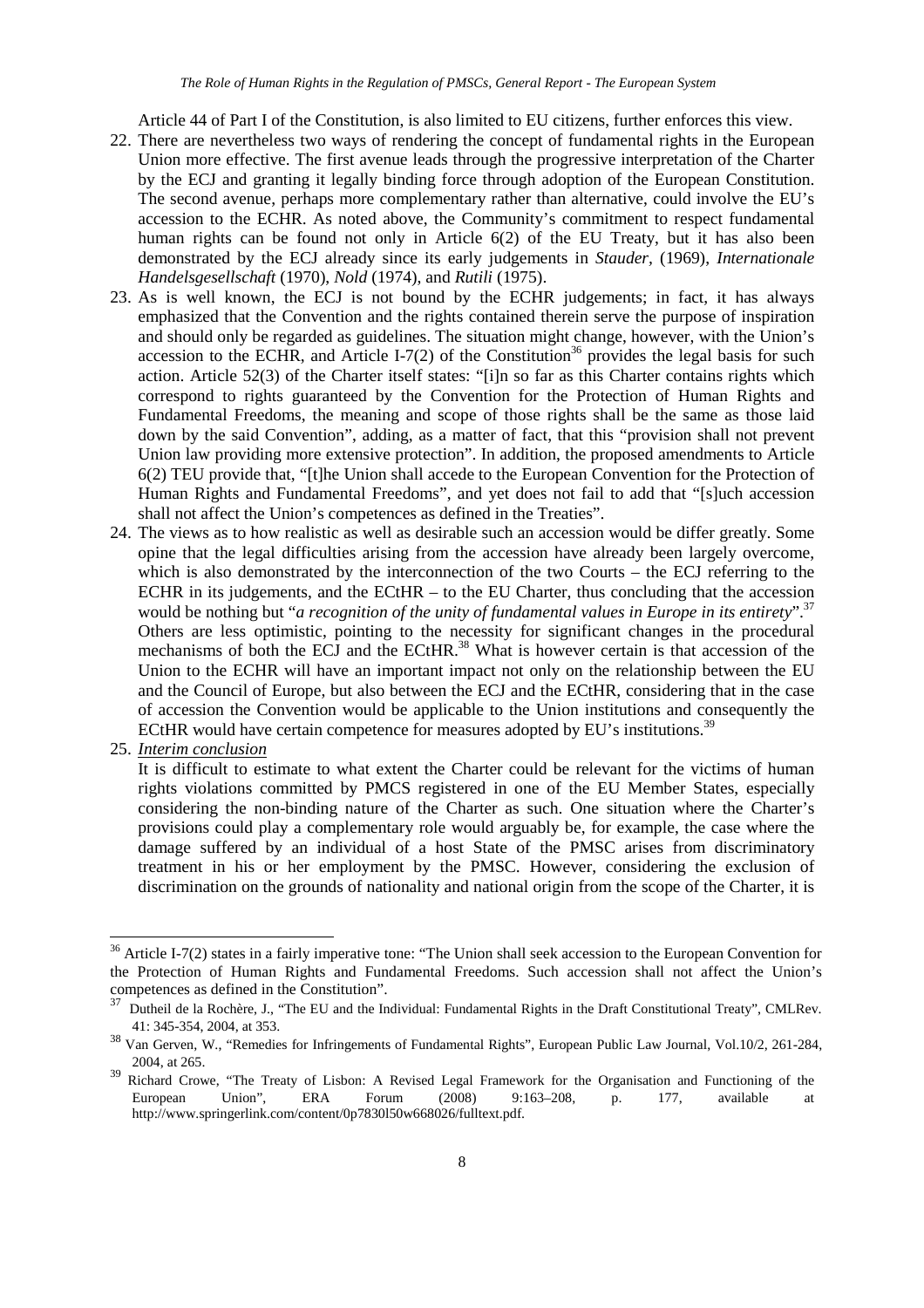unlikely that the general anti-discrimination clause of Article 21 could be of much relevance for a potential victim of discrimination, as will also be demonstrated further below in the context of EU's secondary legislation of anti-discrimination.

# **d) The EU's Anti-discrimination Legislation**

- 26. One of the Amsterdam Treaty's main achievements is the adoption of a more comprehensive nondiscrimination clause, enshrined in Article 13 EC,<sup>40</sup> which provides the Community with a legal basis to take action to combat discrimination based on sex, racial or ethnic origin, religion or belief, disability, age or sexual orientation. While true that the European Union has been concerned with discrimination issues since its very dawn, it was not until the adoption of the Treaty of Amsterdam in 1997 that this general anti-discrimination clause was included as a basic founding principle of the Union.
- 27. The Commission was granted the "green light" to start taking action in the field by the European Council in Tampere (1999) after the Council had called for an instant implementation of Article 13 EC. The Commission responded by coming forth with a whole package of anti-discrimination measures less than a year after Tampere. This "package", as often referred to in literature, includes the Racial Equality Directive, a Framework Directive prohibiting discrimination in employment and occupation on grounds of religion, belief, disability, age and sexual orientation (furthermorethe Employment Directive) $41$  and a Community Action Program aiming at exchange of good practice, experience and information among Member States.<sup> $\frac{\pi}{2}$ </sup> The importance of this so-called "anti-discrimination measure package" cannot be underestimated, since the two directives adopted under Article 13 provide, for the first time, a common legal framework of minimum protection against various forms of discrimination across all member states of the European Union.
- 28. The Racial Equality Directive, arguably the most significant element of the "package", represents the result of European Commission's recent efforts to get more involved in the combat of racism in the European Community. Adopted by the Council of Ministers on 29 June 2000 and in force a month later on 19 July 2000, the Racial Equality Directive is the result of almost a "decade of intensive work and lobbying by non-governmental organizations",<sup>43</sup> as well as the European Parliament and the European Commission. The main purpose of the Racial Equality Directive is the enforcement of the principle of equal treatment in the Union by ensuring effective combat against discrimination on grounds of racial and ethnic origin. It is recalled in the Preamble of the Directive that elimination of discrimination on grounds of race and ethnic origin is not only in line with the Community's obligations to respect and safeguard fundamental human rights, but also that discrimination undermines the achievement of the Union's objectives, such as attainment of high level of employment, social protection, economic and social cohesion and the overall development of the European Union as an area of freedom, security and justice. The scope of the Racial Equality Directive is quite wide: it applies to both "direct" and "indirect" discrimination, as

l

 $40$  Article 13 of the E.C. Treaty, as amended by the Amsterdam Treaty, states:

<sup>&</sup>quot;Without prejudice to the other provisions of this Treaty and within the limits of the powers conferred by it upon the Community, the Council, acting unanimously on a proposal from the Commission and after consulting the European Parliament, may take appropriate action to combat discrimination based on sex, racial or ethnic origin, religion or belief, disability, age or sexual orientation".

<sup>&</sup>lt;sup>41</sup> Council Directive 2000/78/EC of 27 November 2000 establishing a general framework for equal treatment in employment and occupation, *Official Journal L 303 , 02/12/2000 P. 0016 – 0022).* The *Employment Directive* requires member states to make discrimination unlawful on grounds of religion or belief, disability, age or sexual orientation in the areas of employment and training.

<sup>&</sup>lt;sup>42</sup> Council Decision 2000/750/EC of 27 November 2000 establishing a Community action program to combat discrimination (2001 to 2006).*Official Journal L 303 , 02/12/2000 p. 0023 – 002*.

<sup>43</sup> Chopin, I. *"Possible Harmonisation of Anti-Discrimination Legislation in the European Union: European Union and Non-Governmental Proposals"* 2 EJML (2001) 430.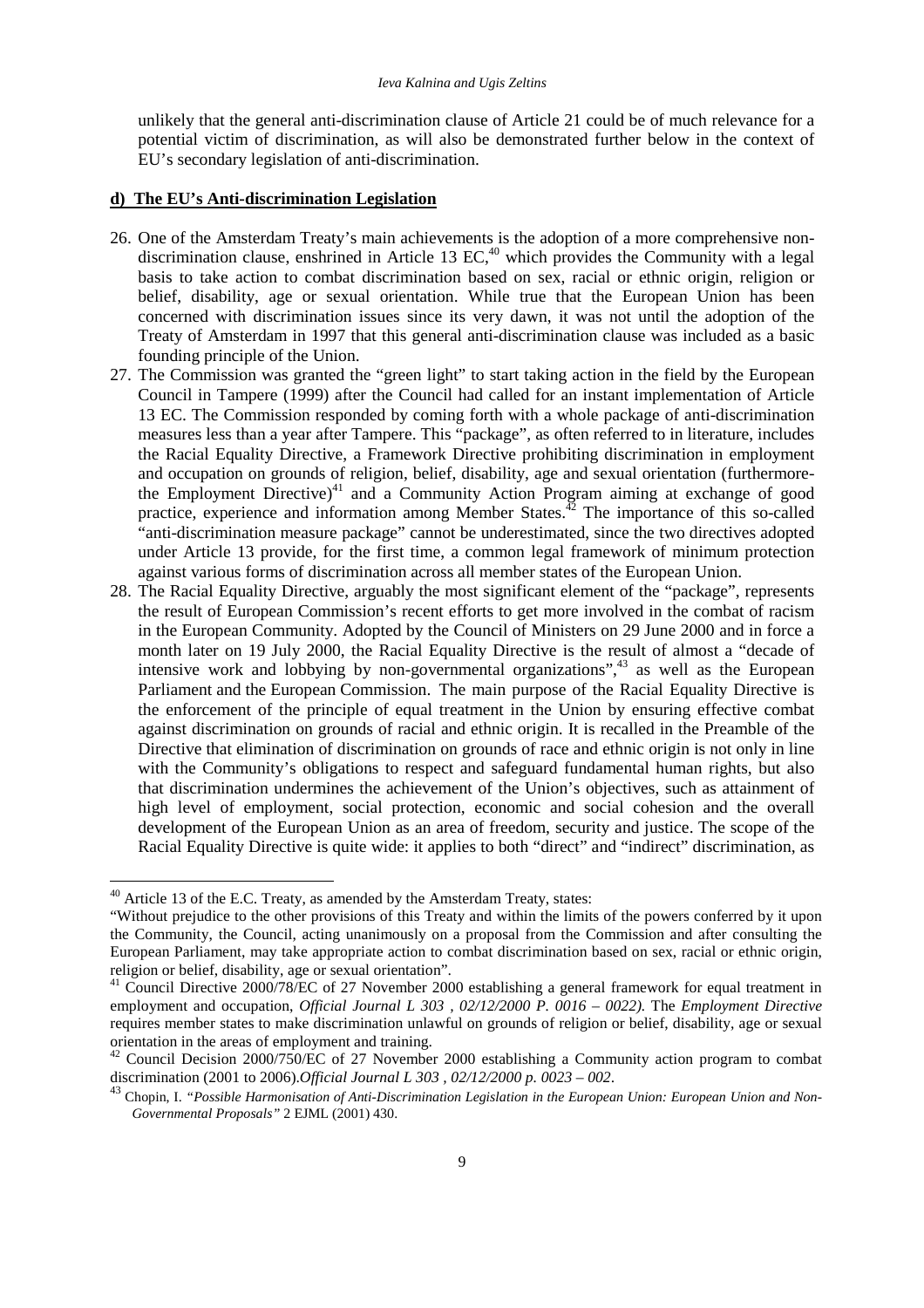well as to both public and private sectors. The Directive aims at combating discrimination regarding access to employment, vocational training and working conditions, as well as social security, healthcare, social advantages, and education, thus covering most of the areas where racial discrimination may occur.

29. Turning to a closer analysis of the Directive, it must be noted that probably the most controversial issue surrounding the Racial Equality Directive arises from its application to individuals who do not hold EU citizenship. While the Preamble of the Racial Equality Directive states that, "the prohibition of discrimination should also apply to nationals of third countries", the respective prohibition is subject to the condition that it may not interfere with any provisions governing their entry, residence or access to employment. The Preamble also recalls that any differences of treatment based on nationality<sup>44</sup> are also excluded from the scope of the Racial Equality Directive (just as from the scope of the Employment Directive, the second most substantial part of the "package"<sup>45</sup>). Article  $3(2)$  of the Directive expresses the views pronounced in the Preamble in even more explicit terms:

> This Directive *does not cover difference of treatment based on nationality* and is without prejudice to provisions and conditions relating to the entry into and residence of third country nationals and stateless persons on the territory of Member States, and to *any treatment* which arises from the legal status of the third-country nationals and stateless persons concerned. (emphasis added)

In practice, the distinction between discrimination on grounds of nationality and that of racial or ethnic origin may be not be easily distinguishable, as the two often overlap; in addition, the difference of treatment on grounds of nationality is often used as a cover for racial discrimination.

- 30. In the context of the present research, potential victims of discrimination at the hands of PMSCs would not only need to demonstrate that their discrimination is not merely based on their nationality, but would also need to tackle the complex question of extra-territorial application of the EU's human rights legislation. Here, two different types of situations have to be distinguished. If a territorial link can be established between the infringement of the human right in question and the EU (i.e., the scope of application of Community law), EU law is likely to provide a remedy. If, however, no such direct territorial link can be established, the victim of the human rights violations will need to resort to the so-called "effects doctrine" in order to affirm his or her rights.
- 31. In the context of EU law, the "effects doctrine" has been extensively applied in EU competition law, and there is no reason why this should not be the case with respect to human rights law. The "effects doctrine" is, however, not absolute, and the prevailing view in the doctrine is that the applicant needs to demonstrate that the illegal act in question has not only had a direct effect in European Union but has also been implemented in the  $EU^{46}$ . The nationality of victims may also play a role, as so far the leading case-law on the subject matter has involved "victims" of European nationality.<sup>47</sup>

<sup>&</sup>lt;sup>44</sup> The Preamble of the Directive, Recital 13.

 $45$  It is interesting to note that Article 3 (2) of the Racial Equality Directive is identical to the corresponding Article 3(2) of the Employment Directive which states: "This Directive does not cover differences of treatment based on nationality and is without prejudice to provisions and conditions relating to the entry into and residence of third country nationals and stateless persons in the territory of Member States, and to any treatment which arises from the legal status of third country nationals and stateless persons concerned". For an elaborate study on different treatment of discrimination and European law, with special regard to discrimination in employment, see Bell, M., Waddington, L., "Diversi eppure eguali. Riflessioni sul diverso trattamento delle discriminazioni nella normativa europea in materia di eguaglianza", Giornale di Diritto del Lavoro e di Relazioni Industriali, N.99-100, anno XXV, 2003, 3-4, pp. 373- 432.

<sup>46</sup> P Torremans, 'Extraterritoriality in Human Rights', in N A Neuwahl, A Rosas (eds), *The European Union and Human Rights* (1995), 281, 293

<sup>47</sup> Case 36/74, Walrave v Union Cycliste Internationale (1974) ECR 1405. TO ADD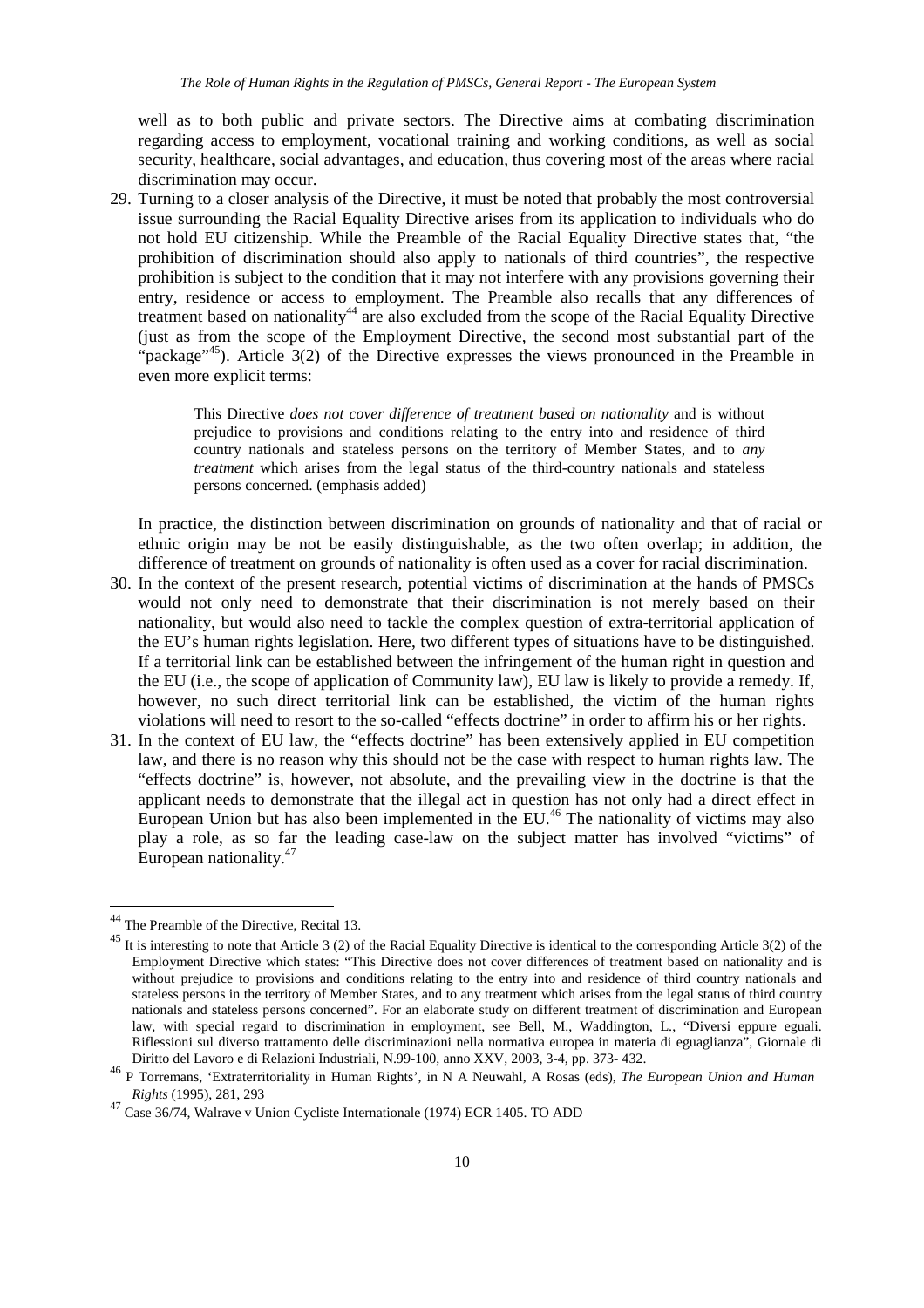32. In conclusion, the extra-territorial application of the EU human rights regime in the absence of a territorial link is unlikely to be successful for the victim of the type of human rights violations that are likely to occur in the context of PMSC action.

#### **2. Addressees of Human Rights Obligations**

33. Although the notion of a right – be it a human right or an entitlement of lesser gravity – is, in the final analysis, indistinguishable from the notion of a corresponding obligation, it can nevertheless be useful to address these "two sides of the coin" separately, for the content and scope of substantially the same right can differ depending on who is bound to respect it or ensure its effectiveness. In the context of EU human rights regime, it is, of course, first and foremost the Community itself which is bound by human rights obligations (a) That much is obvious from the first section of this contribution. As the EU is constructed to act primarily 'through' the public authority of Member States, the latter are also obliged to observe human rights that are a part of EU law (b.). Finally, it cannot seriously be denied that private law relationships may be affected by human rights obligations (c.).

#### **a) Human Rights Obligations of the EU**

34. Respect for human rights, initially a creature of case law of the Court, has now been recognised at the level of primary law, i.e., the EU's constitutive Treaties (a.1.), but history suggests that the ultimate source of human rights obligations remains 'the general principles of law' (a.2.). Recognition of this hierarchy helps explain why and in what ways the content of human rights, when they are addressed to the EU, can be altered  $(a.3.)$  or limited  $(a.4.)$ .

#### *1) Primary law*

35. The basic primary law provision which establishes that the EU is bound by human rights is Article  $6(2)$  of the EU Treaty:<sup>48</sup>

> [t]he Union shall respect fundamental rights, as guaranteed by the European Convention for the Protection of Human Rights and Fundamental Freedoms signed in Rome on 4 November 1950 and as they result from the constitutional traditions common to the Member States, as general principles of Community law.

"Attachment" to human rights and fundamental freedoms, as well as to 'fundamental social rights', is confirmed also in the preamble to the EU Treaty.<sup>49</sup>

36. In addition to this, there are pillar-specific primary law provisions which oblige the EU to respect human rights. As regards the Common Foreign and Security Policy, it is Article 11(1) of the EU Treaty:

> [t]he Union shall define and implement a common foreign and security policy covering all areas of foreign and security policy, the objectives of which shall be:

Note that the Treaty of Lisbon amending the Treaty on European Union and the Treaty establishing the European Community, once it comes into force, will amend Article 6; according to the new text, "*[t]he Union recognises the rights, freedoms and principles set out in the Charter of Fundamental Rights of the European Union*", and "*[f]undamental rights, as guaranteed by the European Convention for the Protection of Human Rights and Fundamental Freedoms and as they result from the constitutional traditions common to the Member States, shall constitute general principles of the Union's law*".

 $^{49}$  See 3<sup>rd</sup> and 4<sup>th</sup> recital.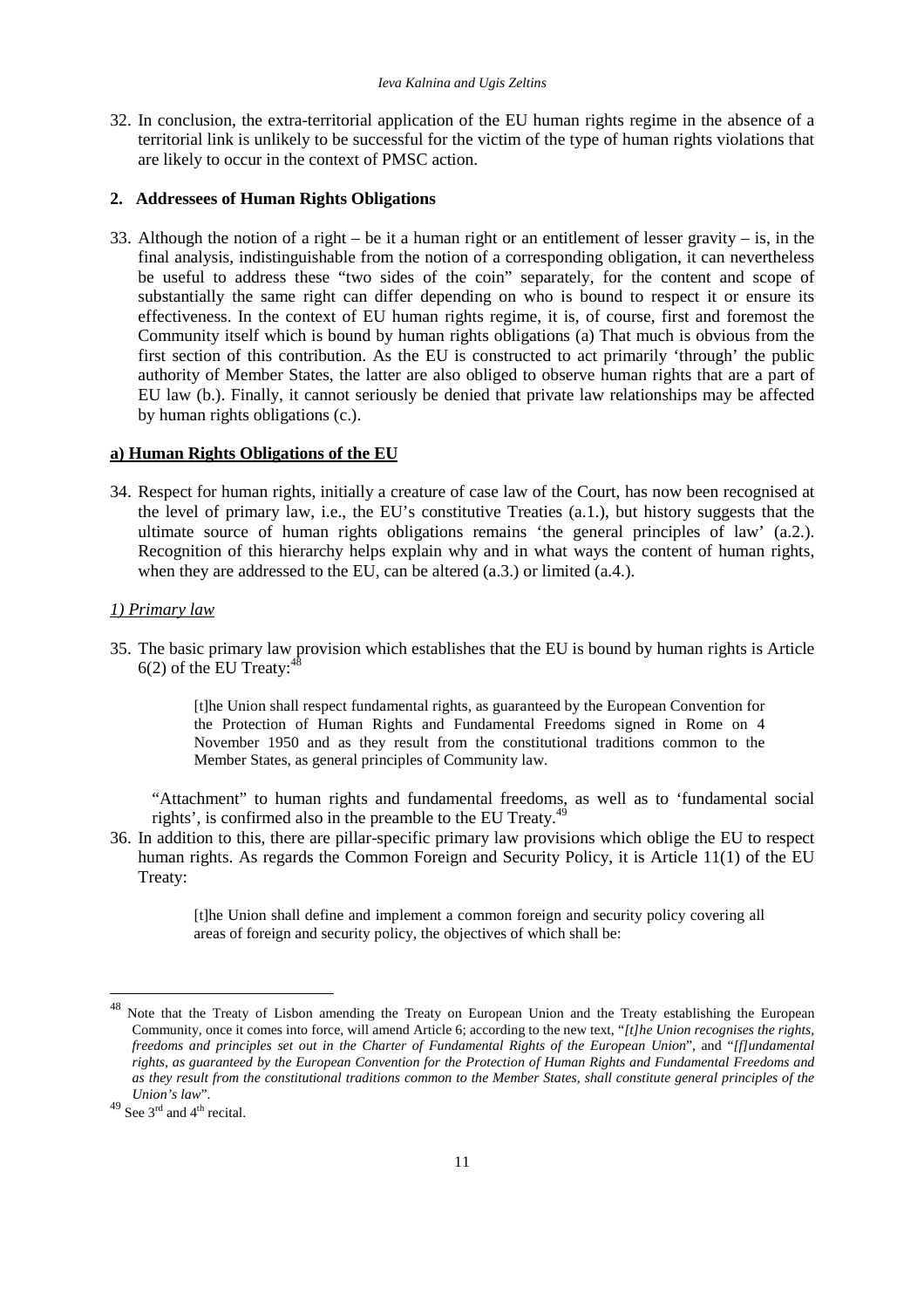— to safeguard the common values, fundamental interests, independence and integrity of the Union in conformity with the principles of the United Nations Charter,

[…]

— to preserve peace and strengthen international security, in accordance with the principles of the United Nations Charter,

[…]

— to develop and consolidate democracy and the rule of law, and respect for human rights and fundamental freedoms.

- 37. Provisions of comparable generality do not appear in the sections of primary law covering the socalled First and Third Pillar, but more specific or implicit references to human rights are numerous. For example, the EC Treaty refers to human rights or 'fundamental social rights' in the context of Community action in certain areas,<sup>50</sup> and implicit references can easily be derived from provisions on judicial control, an approach which merits closer inspection because it introduces the point made in section  $a.2^{51}$
- 38. The provisions of the EU Treaty and EC Treaty granting the Court jurisdiction are worded in a way suggestive of rules of law over and above the EU primary law. Thus, Article 220(1) of the EC Treaty provides that "[t]he Court of Justice and the Court of First Instance, each within its jurisdiction, shall ensure that in the interpretation and application of this Treaty the law is observed". As regards this wording, "[i]t is usually thought that here the word 'law' must refer to something over and above the treaty itself; if correct, this means that Article 220 […] not only entitles, but also obliges, the Court to take general principles into account".<sup>52</sup> Of course, such a reading is by no means inevitable; indeed, the word 'law' may logically refer to the Treaty itself or to the theoretical construct of a 'rule of recognition' or 'Grundnorm' stating that 'the law, i.e., the treaty shall be obeyed'.<sup>53</sup> Yet, the fact remains that much more has been read into the word 'law' as used in Article 220(1) of the EC Treaty, letting it incorporate general principles of law including human rights.
- 39. Other, more specific, provisions also contain language that seems or at least can be construed to imply that rules of law superior to the EC Treaty exist. Article 230(2) lays down the grounds on which the Court may review the legality of Community acts, and these grounds include an "infringement of this Treaty or of any rule of law relating to its application". It is normally considered that "[t]he phrase 'any rule of law relating to its application' covers all those rules of Community law other than those in the Treaties themselves. This includes general principles of Community law,<sup>54</sup> because the phrase "must refer to something other than the Treaty itself".<sup>55</sup> The general principles, of course, include notably fundamental rights.<sup>56</sup> Assuming that this analysis is correct, Article 35(6) of the EU Treaty, when it entrusts the Court with "*jurisdiction to review the legality of framework decisions and decisions [...] on grounds of [...] infringement of this Treaty or of any rule of law relating to its application*", reinforces the supremacy of human rights over EU Third pillar action.

<sup>&</sup>lt;sup>50</sup> See Article 136(1) (social policy), Article 177(2) (development cooperation) and Article 181a(1) (economic, financial and technical cooperation with third countries).

<sup>&</sup>lt;sup>51</sup> The multiple provisions prohibiting discrimination are not listed separately for they are but a specific expression of a fundamental right to equal treatment.

<sup>52</sup> Trevor C Hartley, *The Foundations of European Community Law*, 6<sup>th</sup> ed., OUP, 2007, p. 132.

<sup>53</sup> Cf., however, Takis Tridimas, *The General Principles of EU Law*, 2nd ed., OUP, 2006, p.: 19: "[i]n fact, this concise and seemingly innocuous provision is replete with values, and arguably the most important provision of the founding Treaties. It establishes that the Community is bound by the rule of law [...]*.*"

<sup>54</sup> Paul Craig, Gráinne de Búrca, *EU Law*, 3rd ed., OUP, 2003, p. 535.

<sup>55</sup> Hartley 2007, p. 132.

<sup>56</sup> See the seminal case 4/73 Nold, [1974] ECR 491, para. 13, relating to the similarly worded Article 33(1) of the now expired Treaty establishing the European Coal and Steel Community.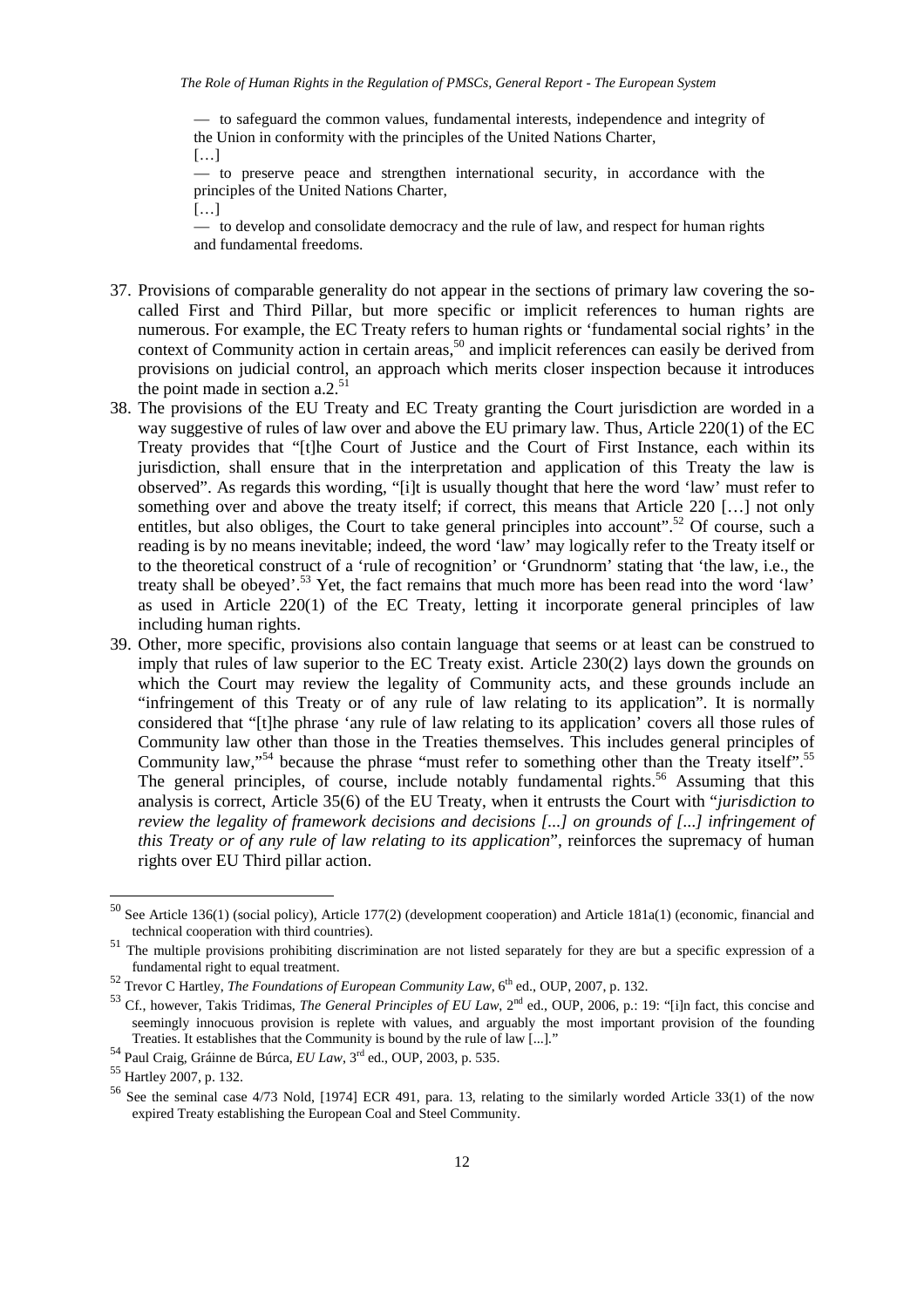#### 40. *Interim Conclusion*

Thus, as a matter of primary law, the EU is bound by human rights obligations in all its activities both generally and under each on the three pillars. This leaves no scope for a technical argument that the EU may have been designed with the intention of exempting some of its activities from rights review and, more importantly, affects how the Charter, once it has come into force, must be read.

# *2) Human Rights as General Principles*

- 41. Yet, although it is clear that all forms of EU action are covered by human rights obligations, the Treaties alone do not reflect the particular 'brand' of rights that bind the EU. It will be recalled that the ECHR is explicitly referred to in Article 6(2) of the EU Treaty, but even there the mention appears simply alongside the reference to 'general principles of Community law'. Further, the history of the Court's jurisprudence and of the EU Treaty suggests that the said Article simply reflects case-law,<sup>57</sup> and thus it is there that one can learn more about the meaning of the words 'general principles of Community law' and also about human rights as a specific sort of these principles.
- 42. The general principles are 'inspired' from the constitutional traditions of the Member States, and so are those that relate to fundamental rights:<sup>58</sup>

[r]espect for fundamental rights forms an integral part of the general principles of law protected by the Court of Justice. The protection of such rights, whilst inspired by the constitutional traditions common to the Member States, must be ensured within the framework of the structure and objectives of the Community.

43. In addition to the constitutional traditions, "international treaties for the protection of human rights on which the Member States have collaborated or of which they are signatories, can supply guidelines which should be followed within the framework of Community law",  $59$  and "[i]n that regard, the Court has stated that the [ECHR] has special significance".<sup>60</sup> Accordingly, the human rights obligations which bind the EU are chiefly an amalgamation resulting from the 'inspiration' drawn from national constitutional traditions and from the 'special significance' attached to the ECHR. Insofar as it makes sense to speak of differing – lower or higher – levels of protection of human rights, one may safely say that the product of this alchemy is neither the lowest common denominator amongst the Member States and the jurisdiction established by the ECHR, nor a maximisation of intensity with which fundamental rights apply. Rather, the Community concept of fundamental rights is generally such as would enable "the most appropriate solution on the circumstances of the case. [...] [T]he Court seeks such elements from national laws as will enable it to build a system of rules which will provide 'an appropriate, fair and viable solution' to the legal issues raised, and the judicial enquiry has been referred to as 'free-ranging'".<sup>61</sup> The variable nature of this 'free-ranging' enquiry is indeed demonstrated by instances in which the EU version of fundamental rights is above or below the putative reference level set by the ECHR.

*3) 'High' Standard of Protection*

<sup>57</sup> Hartley 2007, p. 140.

<sup>58</sup> Judgment in case 11/70, Internationale Handelsgesellschaft, [1970] ECR 1125.

<sup>59</sup> Nold, op. cit., para. 13.

<sup>60</sup> Opinion 2/94, [1996] ECR I-1759, para. 33.

<sup>61</sup> Tridimas, p. 21, references omitted.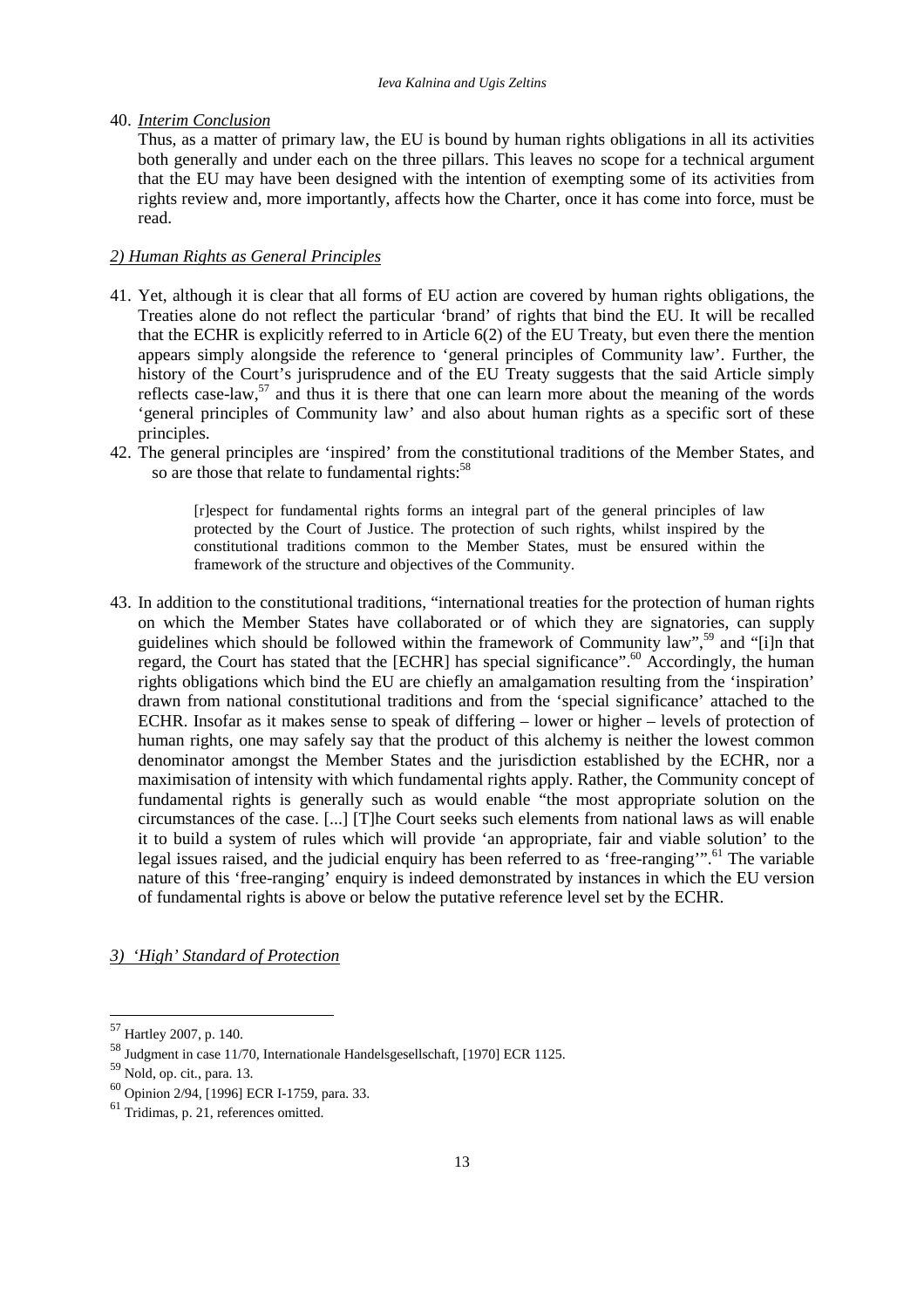- 44. An instructive example of different approaches to the protection of human rights appears in the cases concerning the control of acts of the United Nations Security Council. Both the Court and the ECtHR have recently dealt with the matter. The cases before the Court arose in the context of Security Council resolutions requiring all States to freeze the assets of the persons identified by the Security Council or its Sanctions Committee as being associated with Usama bin Laden, members of the Al-Qaeda network or the Taliban. A list of such persons was drawn up, yet they were not afforded any meaningful rights of defence or even told what they were supposed to have done wrong. In order to implement that resolution, the Council of the European Union adopted a Common Position<sup>62</sup> providing that "[f]unds and other financial assets of Usama bin Laden and individuals and entities associated with him, as designated by the Sanctions Committee, will be frozen, and funds or other financial resources will not be made available to Usama bin Laden and individuals or entities associated with him as designated by the Sanctions Committee  $[...]$ .<sup>63</sup> Because the Common Position – a foreign affairs measure which binds the EU member states – lacks direct enforceability, an EC Regulation<sup>64</sup> was adopted, which, of course, was directly applicable in all Member States. The Regulation provided that "[a]ll funds and other financial resources belonging to any natural or legal person, entity or body designated by the […] Sanctions Committee and listed in Annex I shall be frozen".<sup>65</sup> A certain Mr. Yasin Al-Qadi and an organisation called Barakaat International Foundation were included in the list of the Sanctions Committee and eventually in Annex I of the Regulation.
- 45. Both challenged the Regulation, insofar as it included their names, before the Court of First Instance  $(CFI)$ <sup>66</sup> on grounds of lack of competence and infringement of the right to property protected by Article 1 of Protocol 1 to the ECHR, the right to a fair hearing in accordance with earlier case law of the ECJ, and the right to judicial process under Article 6 ECHR and ECJ case law. The CFI delivered judgments in which it ruled that "the resolutions of the Security Council at issue fall, in principle, outside the ambit of the Court's judicial review and that the Court has no authority to call in question, even indirectly, their lawfulness in the light of Community law"<sup>67</sup> but continued to state that it was "empowered to check, indirectly, the lawfulness of the resolutions of the Security Council in question with regard to jus cogens, understood as a body of higher rules of public international law binding on all subjects of international law, including the bodies of the United Nations, and from which no derogation is possible".<sup>68</sup> Having rather controversially reviewed the state of *jus cogens* as regards the right to property,<sup>69</sup> fair hearing<sup>70</sup> and judicial process,<sup>71</sup> the CFI concluded that violation thereof could not be established. As the applicants had also been unsuccessful in arguing that the EC lacked competence to adopt the contested Regulation, $^{72}$  their actions were dismissed.
- 46. An appeal on points of law was brought before the Court. In what is commonly known as the *Kadi*

See Common Position 2001/154/CFSP concerning additional restrictive measures against the Taliban and amending Common Position 96/746/CFSP (OJ 2001 L 57, p. 1).

 $63$  Art. 4.

 $64$  See Regulation (EC) No 467/2001 prohibiting the export of certain goods and services to Afghanistan, strengthening the flight ban and extending the freeze of funds and other financial resources in respect of the Taliban of Afghanistan, and repealing Regulation No 337/2000 (OJ 2001 L 67, p. 1).

 $65$  Art. 1(2).

<sup>66</sup> See judgments in Case T-315/01, Kadi, [2005] ECR II-3649 and Case T-306/01, Yusuf and Al Barakaat International Foundation, [2005] ECR II-3533.

<sup>67</sup> Kadi, para. 225; Yusuf, para. 276.

<sup>68</sup> Kadi, para. 226; Yusuf, para. 277.

<sup>69</sup> See Kadi, paras. 234-252; Yusuf, paras. 285-303.

<sup>70</sup> See Kadi, paras. 253-276; Yusuf, paras. 304-331.

<sup>71</sup> See Kadi, paras. 277-291; Yusuf, paras. 332-346.

 $72$  See Kadi, paras. 87-135; Yusuf, paras. 125-170.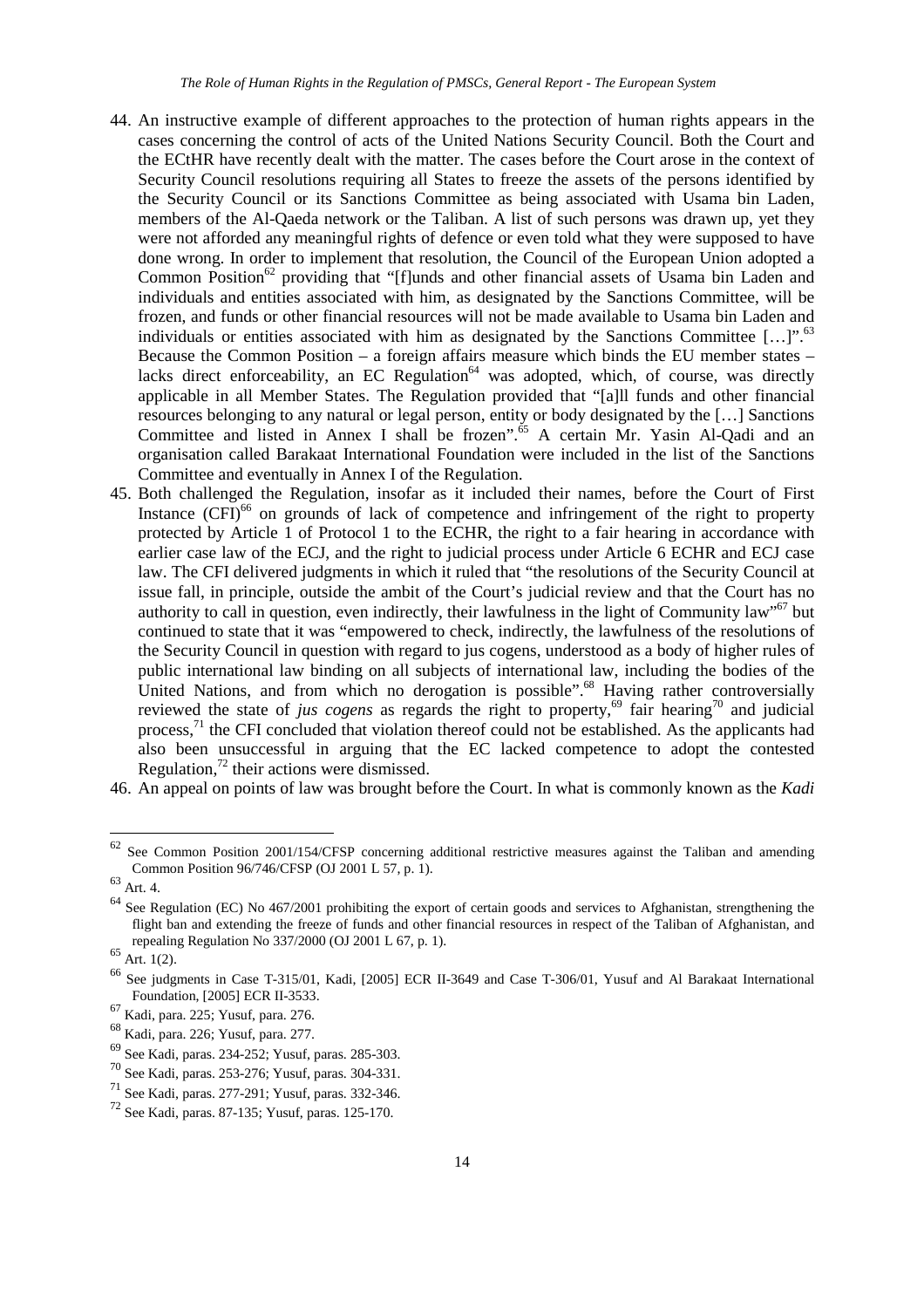judgment,<sup>73</sup> it ruled, *inter alia* that, "an international agreement cannot affect the allocation of powers fixed by the Treaties or, consequently, the autonomy of the Community legal system<sup>"74</sup> and accordingly "the obligations imposed by an international agreement cannot have the effect of prejudicing the constitutional principles of the EC Treaty, which include the principle that all Community acts must respect fundamental rights, that respect constituting a condition of their lawfulness which it is for the Court to review in the framework of the complete system of legal remedies established by the Treaty".<sup>75</sup> The abstract reference in these passages to 'an international agreement' points to nothing less than the Charter of the United Nations. The Court refused to admit that the Charter might have a place in the hierarchy of Community law, but if it had, it would enjoy "primacy over acts of secondary Community law [yet] [t]hat primacy at the level of Community law would not […] extend to primary law, in particular to the general principles of which fundamental rights form part".<sup>76</sup>

47. Having thus established full applicability of the constitutional (*viz.* general) principles of the EC Treaty, the Court checked the contested Regulation against the EU version of fundamental rights, rather than *jus cogens*, as the CFI had done. Unsurprisingly, violations of the right to defence and effective judicial protection,<sup>77</sup> as well as property<sup>78</sup> were found. The Regulation was annulled insofar as it concerned the applicants.<sup>79</sup> The ruling was given notwithstanding the fact that the Charter of the United Nations provides for the obligatory nature of Security Council's Resolutions<sup>80</sup> and their prevalence over other international agreements, be they earlier or subsequent, $81$  or that, as was argued by the CFI, "Member States may, and indeed must, leave unapplied any provision of Community law, whether a provision of primary law or a general principle of that law, that raises any impediment to the proper performance of their obligations under the Charter of the United Nations<sup>382</sup> because the EC Treaty leaves earlier international obligations unaffected<sup>83</sup> and requires the Member States to cooperate in maintaining international security.<sup>84</sup> It has been submitted that "[t]he Court's reasoning was robustly dualist"<sup>85</sup> and that "[t]he bottom line of the judgment […] is that the UN Charter and UN SC Resolutions, just like any other international law, exist on a separate plane and cannot call into question or affect the

<sup>73</sup> See Joined cases C-402/05 P and C-415/05 P, Kadi and Al Barakaat International Foundation, judgment of 3 September 2008, nyr.

<sup>74</sup> Para. 282.

<sup>75</sup> Para. 285.

<sup>76</sup> Paras. 307-308.

<sup>77</sup> See paras. 333-353.

<sup>78</sup> See paras. 354-371.

<sup>&</sup>lt;sup>79</sup> Although maintaining its effect for three months in order to give the Council an opportunity to remedy the breaches of fundamental rights.

<sup>80</sup> See Art. 25: "*The Members of the United Nations agree to accept and carry out the decisions of the Security Council in accordance with the present Charter.*"

<sup>81</sup> See Art. 103: "*In the event of a conflict between the obligations of the Members of the United Nations under the present Charter and their obligations under any other international agreement, their obligations under the present Charter shall prevail.*"

<sup>82</sup> Kadi, para. 190; Yusuf, para. 240.

<sup>83</sup> See Art. 307(1): "*The rights and obligations arising from agreements concluded before 1 January 1958 or, for acceding States, before the date of their accession, between one or more Member States on the one hand, and one or more third countries on the other, shall not be affected by the provisions of this Treaty.*"

<sup>84</sup> See Art. 297: *"Member States shall consult each other with a view to taking together the steps needed to prevent the functioning of the common market being affected by measures which a Member State may be called upon to take in the event of serious internal disturbances affecting the maintenance of law and order, in the event of war, serious international tension constituting a threat of war, or in order to carry out obligations it has accepted for the purpose of maintaining peace and international security.*"

<sup>85</sup> G. de Búrca, *The European Court of Justice and the International Legal Order after* Kadi, Jean Monnet Working Paper 01/09, p. 34, www.jeanmonnetprogram.org/papers/09/090101.pdf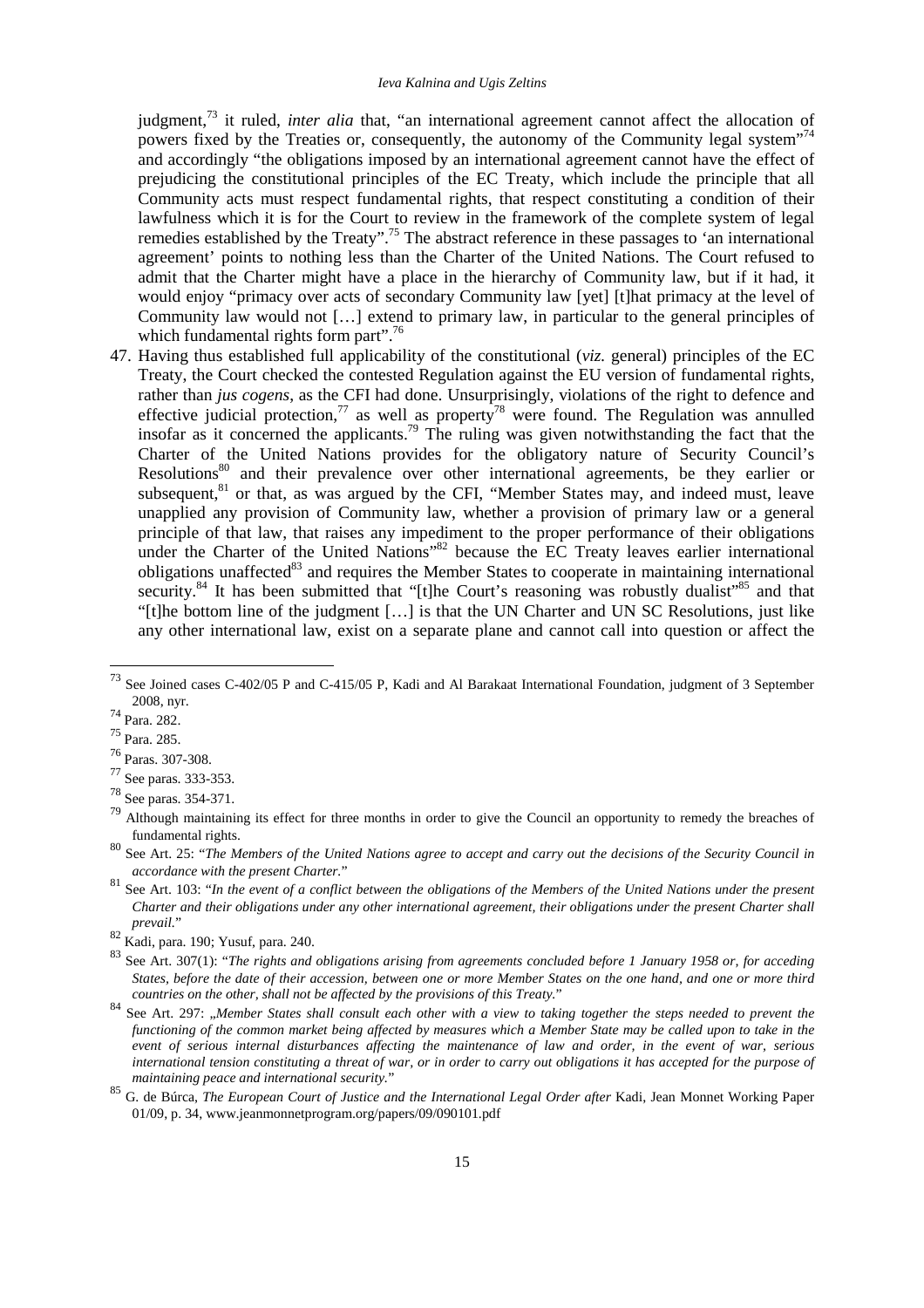nature, meaning or primacy of fundamental principles of EC law".<sup>86</sup>

- 48. By contrast, when confronted with a similar problem, the ECtHR adopted a deferential approach. In its *Behrami/Saramati* admissibility decision<sup>87</sup> the Grand Chamber had to rule on whether the ECtHR may adjudicate on the alleged human rights violations by KFOR – a security presence established by a Security Council Resolution and staffed by "Member States [of the United Nations] and relevant international institutions", "under UN auspices", with "substantial NATO participation" but under "unified command and control"<sup>88</sup> – and by UNMIK – an interim administration under UN auspices established by the same Resolution – in Kosovo following the forced withdrawal of Federal Republic of Yugoslavia forces and the conflict between Serbian and Albanian forces in 1999.
- 49. One of the applicants was Mr Behrami, who complained on his own behalf, and on behalf of his deceased son who had died whilst playing with undetonated cluster bombs which had been dropped during the bombardment by NATO in 1999. In a UNMIK investigation, it was revealed that a French KFOR officer had accepted that KFOR had been aware of the unexploded cluster bombs for months but that they were not a high priority. Mr Behrami submitted that the incident took place because of the failure of French KFOR troops to mark and/or defuse the un-detonated bombs which those troops knew to be present on that site.
- 50. The *Saramati* application involved a Kosovar national of Albanian origin who was on 24 April 2001 arrested by UNMIK police and brought before an investigating judge on suspicion of attempted murder and illegal possession of a weapon. On 4 June the Supreme Court allowed Mr Saramati's appeal and he was released, but on 13 July, when reporting to a police station which was located in an area where the lead nation was Germany, he was again arrested by UNMIK police officers by order of the Commander of KFOR, who at the time was a Norwegian officer. Eventually, after Mr Saramati's detention had been extended several times, the Supreme Court of Kosovo quashed the conviction, his case was sent for re-trial and his release from detention was ordered. In the meantime, on 3 October 2001, a French General had been appointed to command the KFOR. Mr Saramati complained under Article 5 of the ECHR, concerning the right to liberty and security, alone and in conjunction with Article 13, concerning the right to an effective remedy, about his extra-judicial detention by KFOR. He also complained under Article 6(1), concerning the right to a fair trial, that he did not have access to court and about a breach of the respondent States' positive obligation to guarantee the Convention rights of those residing in Kosovo.
- 51. The ECtHR decided not to recycle its earlier *Bosphorus* case law, which concerned the relationship between the ECHR and EU measures. There the ECtHR had, in effect, ruled that it would not review a national measure implementing an EU measure where the latter left no discretion to the Member States' authorities, as long as there is no evidence of some dysfunction in the control mechanisms or a manifest deficiency in the protection of human rights. $89^{\circ}$  Rejection of this kind of approach in the *Behrami/Saramati* case<sup>90</sup> was based on a strictly territorial

<sup>86</sup> Ibid., p. 35.

<sup>87</sup> See decision of 2 may 2007, *Behrami and Behrami v. France*, Application No 71412/01, and *Saramati v. France, Germany and Norway*, Application No 78166/01.

 $^{88}$  See Resolution 1244 of 10 June 1999.

<sup>89</sup> See judgment of 7 July 2005, Bosphorus Airways v. Ireland, Application No 45036/98, para. 155: "*State action taken in compliance with [international] obligations is justified as long as the relevant organisation is considered to protect fundamental rights, as regards both the substantive guarantees offered and the mechanisms controlling their observance, in a manner which can be considered at least equivalent to that for which the Convention provides […]. By "equivalent" the Court means "comparable"; any requirement that the organisation's protection be "identical" could run counter to the interest of international cooperation pursued […]. However, any such finding of equivalence could not be final and would be susceptible to review in the light of any relevant change in fundamental rights protection.*" For the position on State's obligation where it has discretion, see para. 157.

<sup>90</sup> Once even described as 'surprisingly formal' and 'unconvincing': see de Búrca, p. 20.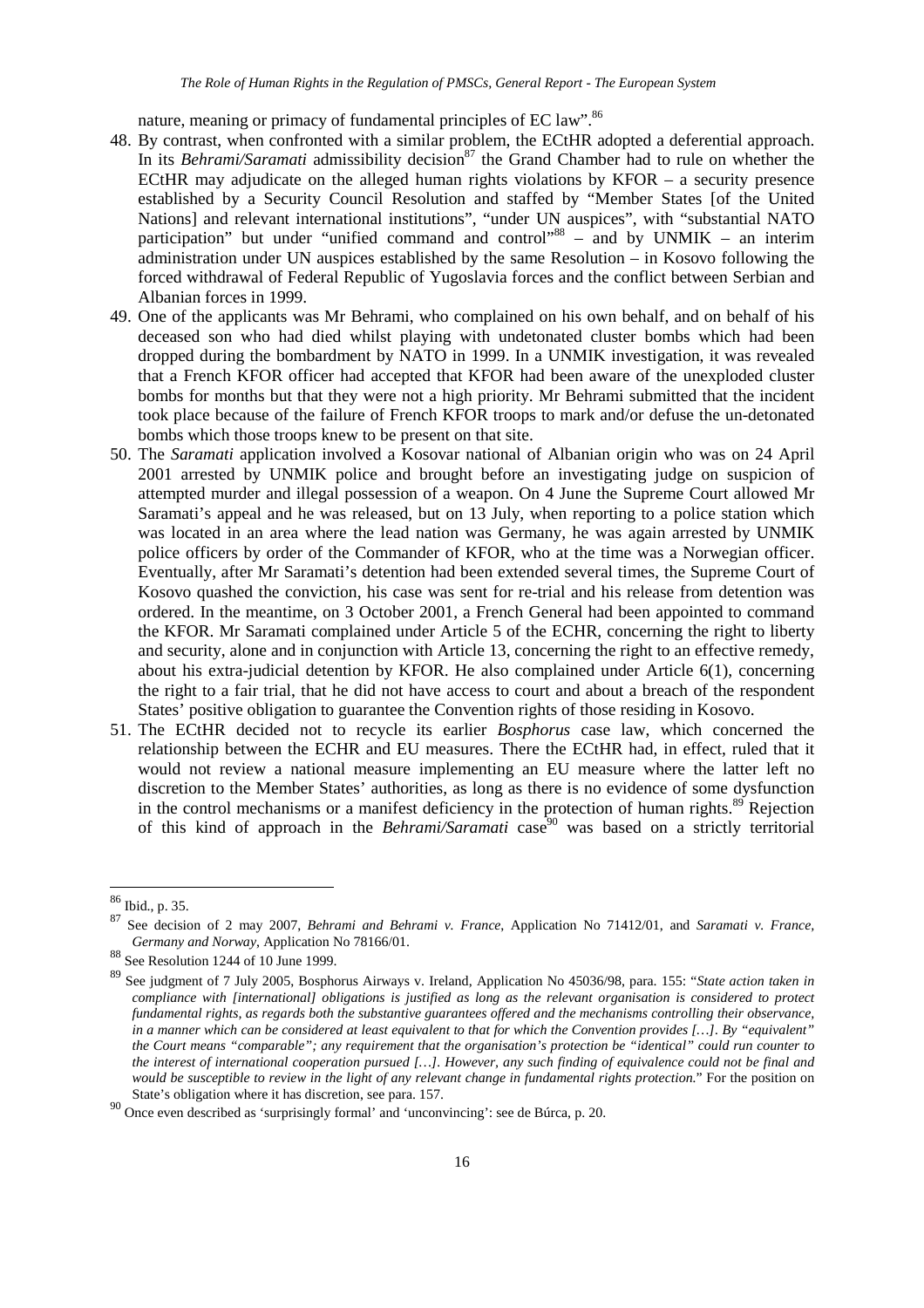# argument:<sup>91</sup>

[i]n its judgment in [the Bosphorus] case, the Court noted that the impugned act […] had been carried out by the respondent State authorities, on its territory and following a decision by one of its Ministers […]. The Court did not therefore consider that any question arose as to its competence, notably *ratione personae*, vis-à-vis the respondent State despite the fact that the source of the impugned seizure was an EC Council Regulation which, in turn, applied a UNSC Resolution. In the present cases, the impugned acts and omissions of KFOR and UNMIK cannot be attributed to the respondent States and, moreover, did not take place on the territory of those States or by virtue of a decision of their authorities.

Somewhat more comprehensibly, the ECtHR went on to say that "[t]here exists, in any event, a fundamental distinction between the nature of the international organisation and of the international cooperation with which the Court was there concerned and those in the present cases".<sup>92</sup> Indeed, the applications were found to be inadmissible because the reproached conduct was attributable not to the Respondent States but rather to the United Nations on the basis of an intensely teleological argument that to decide otherwise "would be interfere with […] effective conduct of  $[UN's]$  operations".  $93$ 

- 52. Of course, one may attempt to explain the divergent approaches of the ECtHR and of the Court by saying that the former, being an international court proper, could not behave in the expansive manner of a supreme court, and that the latter simply used an opportunity to take a new step towards constitutionalising the EC. Although itself a creature of international law, it now levitates as a constitutional entity, much like traditional states do, by pulling itself up by its own bootstraps, i.e., by dismissing any need for a superior international legal order by virtue of which it might be said to exist. However, the ECtHR has also sought to assert the constitutional quality of the ECHR structure,  $94$  yet it chose not to reconsider its view of the hierarchical position of international law in the name of human rights. This indicates that the EU version of fundamental rights is probably rather more absolute. Furthermore, the daring and deferential statements by, respectively, the Court and the ECtHR, as well as the outcome of the cases, seem to go beyond what would be required if the two courts had been motivated merely by determining the best approach for positioning themselves *vis-à-vis* international law. It therefore appears that in substantial, if not procedural, terms the EU's general principles are on occasion capable of offering more protection to individuals than the ECHR.
- 53. Yet, for the sake of a fair account, when discussing the scope of human rights obligations addressed to the EU it should be stated that in less exceptional circumstances the Community courts do not appear to discipline the institutions more than the ECHR and ECtHR's case law would require. Despite the widely shared view that the general principles of EC law are not limited to the level of protection required by the ECHR,<sup>95</sup> it seems excessively difficult, not to say impossible, to find instances where the EU's acts are subjected by the Community courts to more exacting standards. An idealist interpretation of this fact would suggest that the standard of protection is already consistently high and does not call for aggressive judicial intervention. A pragmatist would suspect that, "*[t]he Court could also be accused of being influenced in its judicial decision-making by its interests as a Community institution and thereby failing in its duty of impartiality*".<sup>96</sup> The latter may be a harsh assessment, but it seems correct to assert that the

<sup>91</sup> *Behrami / Saramati*, para. 151.

<sup>92</sup> Ibid.

<sup>93</sup> Para. 149.

<sup>94</sup> See, e.g. Judgment of 18 January 1987, Ireland v. The United Kingdom, Application No 5310/71, paras. 239 et seq..

<sup>95</sup> See, e.g. Xavier Groussot, *General Principles of Community Law*, Europa Law, 2006, p. 98.

<sup>96</sup> Trevor C. Hartley, *Constitutional Problems of the European Union*, Hart, 1999, p. 44.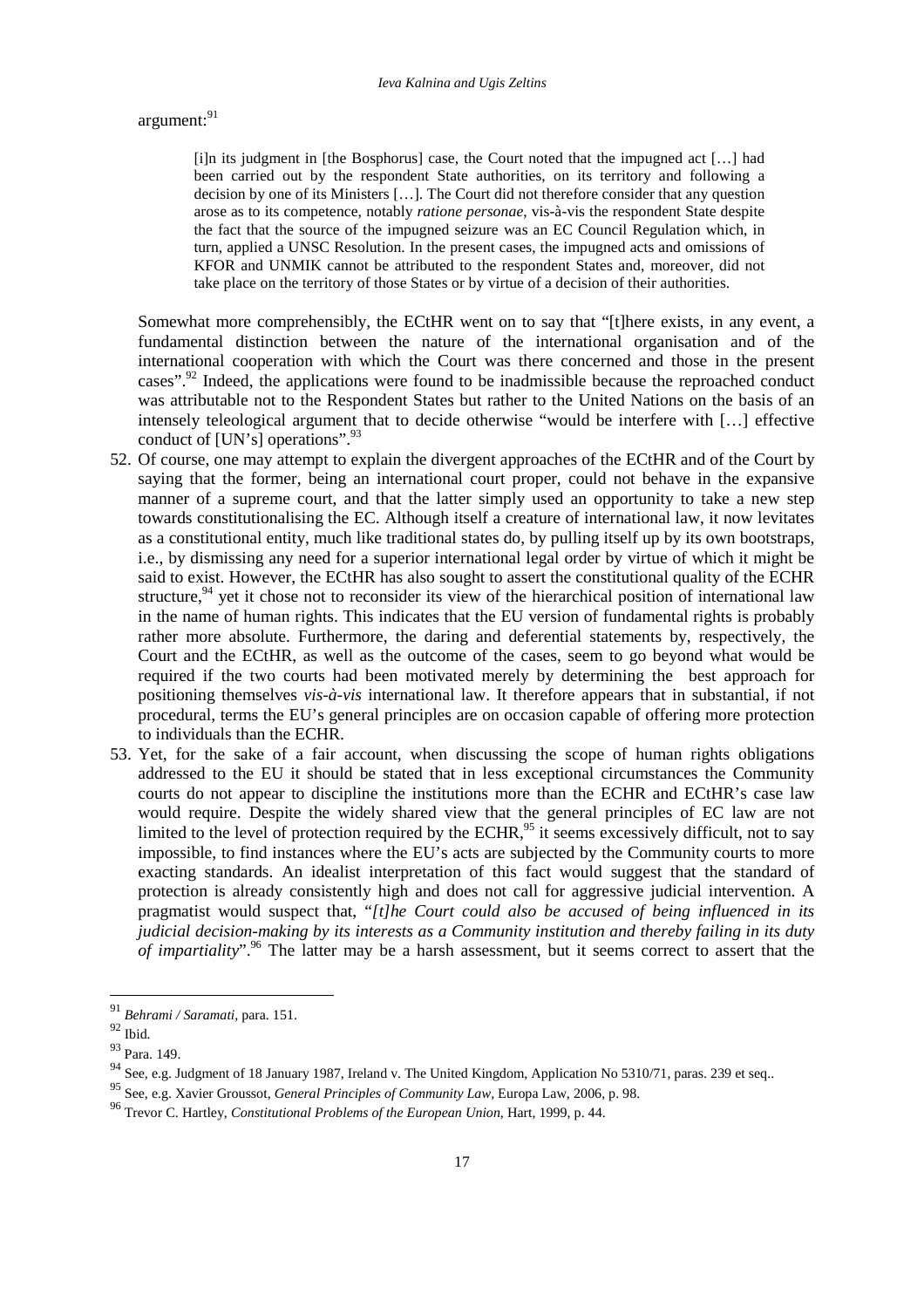human rights obligations binding the EU are not consistently more rigorous than those arising under the ECHR.

# *4) 'Low' Standard of Protection*

- 54. Indeed, in a number of instances it could be argued that the EU falls below the standard of protection that would be required by the ECHR. Two examples will suffice to prove the point, and, in addition, in the present context it may be pertinent to note that EU's external policy also allows for human rights goals to be counterbalanced by political pragmatism. First, as regards fair trial rights, $97$  the position of the Advocate General – the Court's judicial officer who delivers nonbinding opinions to which the parties have no right of response – appears rather precarious. In the *Emesa Sugar* case the Court rejected a litigant's request to submit observations in response to the Opinion of the Advocate General, principally because the latter has the same status as the Judges<sup>98</sup> and is "*not entrusted with the defence of any particular interest in the exercise of [his] duties*".<sup>99</sup> However, in a subsequent case on the status of the *commissaire du Gouvernement* of the French *Conseil d'État* the ECtHR implied that conformity with Article 6(1) of the ECHR required that the parties may respond, if only in writing, to the *commissaire*'s opinion even after the closure of oral proceedings.<sup>100</sup> No such right is afforded to litigants before the Court.<sup>101</sup>
- 55. Second, competition law is a notoriously problematic area when it comes to ensuring full compliance by the Commission with the ECHR. For example, the prohibition of double jeopardy has been interpreted by the Court as requiring not that the same competition law infringement may not be pursued by the Commission and by a Member State, but simply that in setting a fine an earlier fine must be taken into account:<sup>102</sup>

[i]n the field of Community competition law, the [non bis in idem] principle precludes an undertaking from being sanctioned by the Commission or made the defendant to proceedings brought by the Commission a second time in respect of anti-competitive conduct for which it has already been penalised or of which it has been exonerated by a previous decision of the Commission that is no longer amenable to challenge. [T]he possibility of concurrent sanctions, one a Community sanction, the other a national

one, […] is acceptable […]. However, a general requirement of natural justice demands that, in determining the amount of a fine, the Commission must take account of any penalties that have already been borne by the undertaking in question in respect of the same conduct where […] the infringement was committed within the Community.

56. In view of this jurisprudence, it has been submitted that "*the case law of the ECJ concerning international* ne bis in idem *in competition cases is not fully in line with the ECHR case law on the national* ne bis in idem *by precluding the double prosecution from the* ne bis idem *principle and* 

<sup>&</sup>lt;sup>97</sup> For a critical discussion, not reproduced here, on whether the case law regarding *locus standi* in accordance with Article 230 of the EC Treaty is fully compatible with the right of access to court under Article 6(1) of the ECHR, see notably the Concurring Opinion of Judge Ress in the Bosphorus case, op. cit..

<sup>98</sup> See Order of the Court in case C-17/98, Emesa Sugar (Free Zone), [2000] ECR I-665, para. 11.

<sup>99</sup> Para. 12.

<sup>100</sup> See judgment of 7 June 2001, Kress v. France, Application No 39594/98, para. 76.

<sup>101</sup> For a more extensive commentary, making the point that "Kress *leaves the advocate general of the ECJ in a very precarious, indeed unsustainable, position*" see Tridimas, pp. 344-347; cf., however, Groussot, pp. 95-97, who argues that "*in the light of the* Kress *case, it could be asserted that the* Emesa Sugar *[order] used the right argumentation to find that the impossibility for the parties to reply to the Opinion of the AG did not amount to an infringement of the ECHR*".

<sup>102</sup> Judgment in joined cases T-236/01, T-239/01, T-244/01 to T-246/01, T-251/01 and T-252/01, Tokai Carbon et al., [2004] ECR II-1181, paras. 131-132.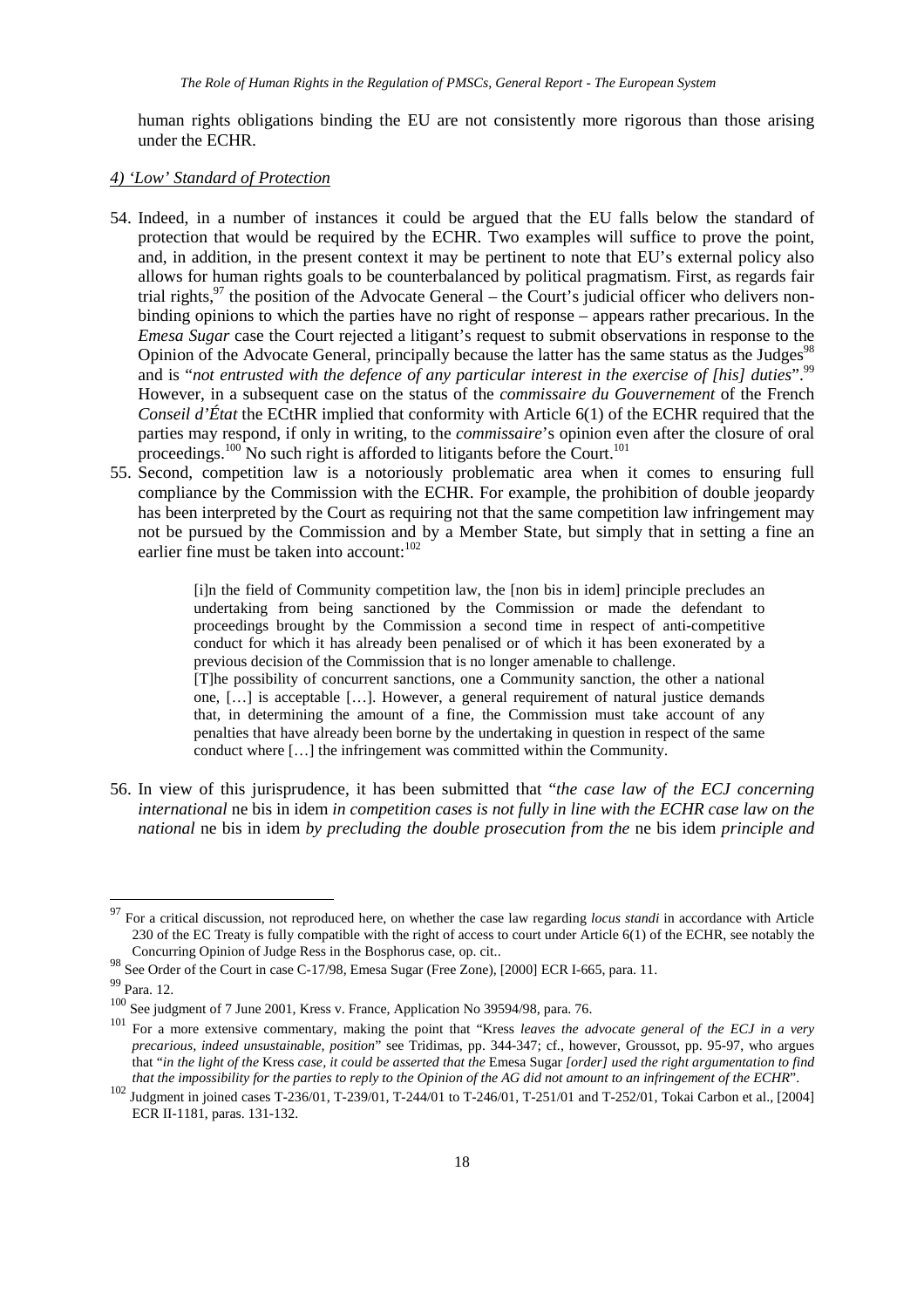*by accepting the accounting principle*",<sup>103</sup> i.e., the principle merely requiring that one penalty be taken into account when deciding on another, because under ECHR "*Article 4 of Protocol No 7 is not confined to the right not to be punished twice but extends to the right not to be tried twice*".<sup>104</sup> The perfectly valid practical argument that enforcement of competition law might be unduly hampered by 'excessively strict' application of human rights rules does not invalidate the point that the fundamental rights, as recognised by the EU, may be curtailed when convenience so requires.<sup>105</sup>

- 57. In the area of development cooperation, human rights safeguards have been modelled in an explicitly political fashion. The Cotonou Agreement,  $106$  which partly replaced the Lomé IV bis Convention, has the objective of promoting and expediting the economic, cultural and social development of the African, Caribbean and Pacific (ACP) States, with a view to contributing to peace and security and to promoting a stable and democratic political environment.<sup>107</sup> Its three complementary pillars are development cooperation, economic and trade cooperation, and the political dimension.<sup>108</sup> Benefits available to the ACP States include preferential trading conditions. Article 96 provides that, "[i]f […] a Party considers that the other Party fails to fulfil an obligation stemming from respect for human rights, democratic principles and the rule of law" it must commence a consultation procedure; if other 'appropriate measures' are not sufficient, "[i]t is understood that suspension would be a measure of last resort". In 2005, Article 96 was watered down somewhat by placing an increased emphasis on political dialogue prior to adoption of sanctions.
- 58. It has been observed that "[i]n terms of practice, these clauses have been invoked on numerous occasions, usually in response to military coups. However, with one exception, the measures taken have involved the suspension of financial aid and other cooperation but not trade benefits".<sup>109</sup> Thus, both the wording of the Cotonou Agreement and the practice of its application suggest that the human rights conditionality clause, the likes of which have systematically been used by the EC (EU) in cooperation agreements since 1991,<sup>110</sup> is essentially a mild political instrument eminently inappropriate for reinforcing the human rights obligations of PMSCs. The best that can be said for the conditionality clauses in general is that, assuming that they are constitutionally valid, they can be a "*vehicle for positive measures*", but to ensure respect for human rights and democratic principles in other territories the Community will require legislative competence under Community law to adopt appropriate measures.<sup>111</sup>

### **b) Human Rights Obligations of Member States**

59. The starting point for a discussion on the extent to which EU fundamental rights are addressed to

<sup>103</sup> John A.E. Vervaele, *European Criminal Law and General Principles of Union Law*, College of Europe research papers in law, 1.16, 1.16, 1.16, 1.16, 1.16, 1.16, 1.16, 1.16, 1.16, 1.16, 1.16, 1.16, 1.16, 1.16, 1.16, 1.16, 1.16, 1.1

www.coleurop.be/file/content/studyprogrammes/law/studyprog/pdf/ResearchPaper\_5\_2005\_Vervaele.pdf

<sup>&</sup>lt;sup>104</sup> Judgment of 29 May 2001, Fischer v. Austria, Application No 37950/97, para. 29.

<sup>&</sup>lt;sup>105</sup> For further examples on competition law practice that can hardly be reconciled with ECHR, see, e.g., Tridimas, pp. 342-344 and Groussot, pp. 98-99.

<sup>106</sup> Partnership Agreement between the members of the African, Caribbean and Pacific group of States of the one part, and the European Community and its Member States of the other part [2000] OJ L317/3, amended [2005] OJ L 287/1.

 $107$  See Art. 1.

<sup>108</sup> See http://ec.europa.eu/development/geographical/cotonouintro\_en.cfm

<sup>109</sup> Lorand Bartels, *The trade and development policy of the European Union*, [2007] 18 Eur. J. Int'l L., pp. 738-739. The one reported exception concerned the suspension of the EU's obligation not to impose any restrictions on any capital payments between residents of the Community and Zimbabwe.

<sup>110</sup> See Armin von Bogdandy, *The European Union as situation, executive, and promoter of the international law of cultural diversity – elements of a beautiful friendship*, [2008] 19 Eur. J. Int'l L., p. 262.

<sup>111</sup> Lorand Bartels, *Human Rights Conditionality in the EU's International Agreements*, OUP, 2007, pp. 123 et seq.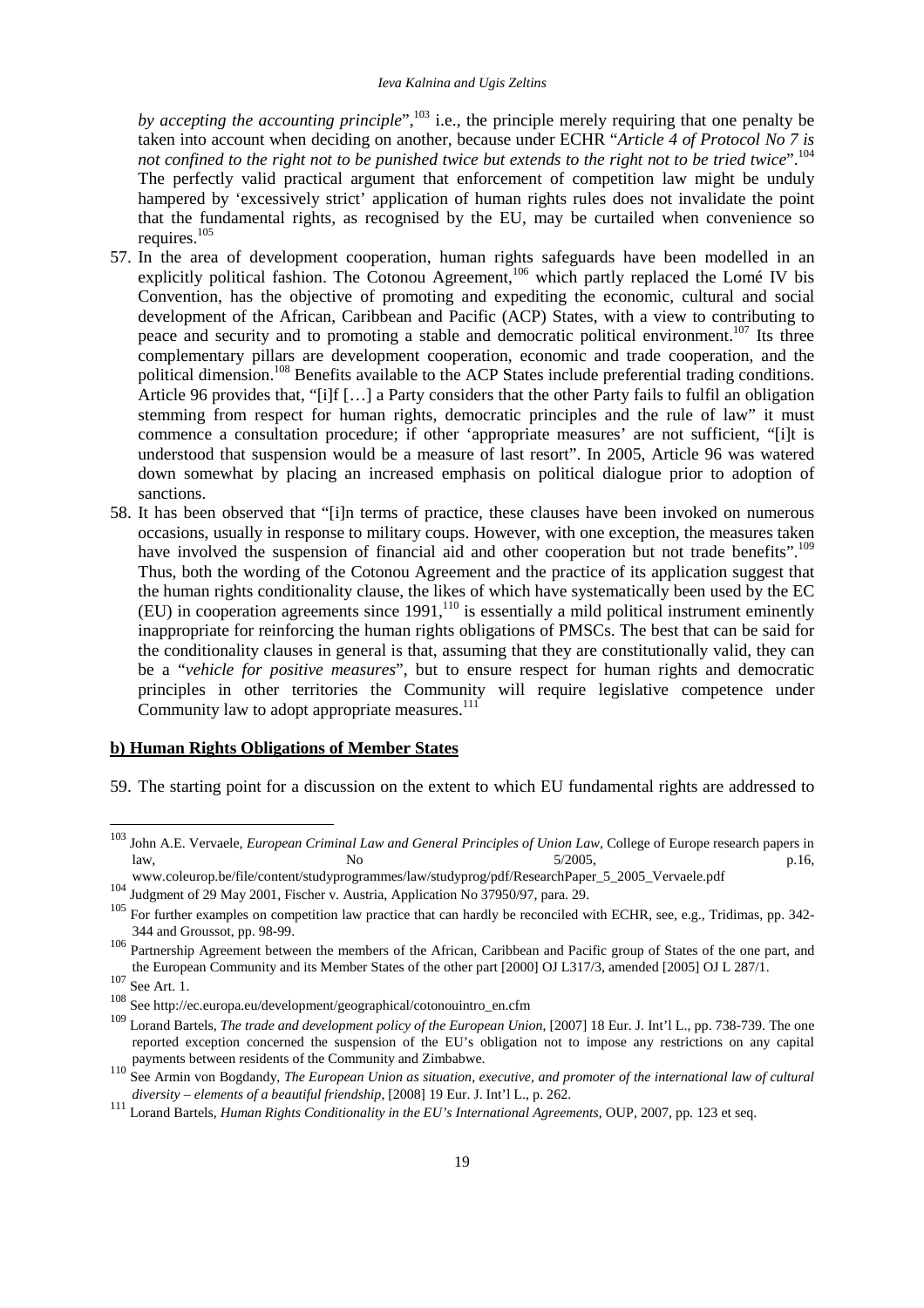the Member States must be a passage from the *ERT* judgment:<sup>112</sup>

[the Court] has no power to examine the compatibility with the European Convention on Human Rights of national rules which do not fall within the scope of Community law. On the other hand, where such rules do fall within the scope of Community law, and reference is made to the Court for a preliminary ruling, it must provide all the criteria of interpretation needed by the national court to determine whether those rules are compatible with the fundamental rights the observance of which the Court ensures and which derive in particular from the European Convention on Human Rights*.* 

- 60. Two important notions appear in the quoted passage. Firstly, as has been confirmed on other occasions, "where national legislation is concerned with a situation which […] does not fall within the field of application of Community law, the Court cannot […] give the interpretative guidance necessary for the national court to determine whether that national legislation is in conformity with the fundamental rights whose observance the Court ensures, such as those deriving in particular from the [ECHR]".<sup>113</sup> Put in other words, national measures that fall outside the scope of Community law are not subject to review for compliance with general principles of EC law. Secondly, it is sufficient for a national measure to be within the 'scope' of Community law, as opposed to being an implementing measure or a measure which restricts the fundamental freedoms but comes within the ambit of an express derogation provided for in the Treaty, for Community general principles to apply.<sup>114</sup> By and large, this describes the state of the law.
- 61. Yet, three important notes must be made. Firstly, the Court has been extremely creative in recognising situations as falling within the 'scope' of Community law and thus triggering rights review of national measures. For example, in the *Carpenter* case, the UK was disallowed from expelling a certain Mrs. Carpenter, a national of the Philippines, because her separation from her husband "*would be detrimental to their family life and, therefore, to the conditions under which Mr Carpenter exercises a fundamental freedom*".<sup>115</sup> The situation thus having come within the scope of Community law, the Court instructed the Member State in question that expulsion would be a disproportionate intervention in Mr. Carpenter's privacy. It has been recognised that "[t]here is […] a clear and, indeed, remarkable tendency towards broad application of general principles, in particular, fundamental rights. Further, the case law has understood European citizenship as an autonomous source of rights thus bringing within the scope of application of Community law a range of situations not directly linked with free movement".<sup>116</sup> On one occasion, the Court even engaged in a discussion on compatibility with fundamental rights of a national measure after having ruled that it did not come within the scope of Community law, $117$  though the broader significance, if any, of this judgment by a Chamber consisting of merely three judges remains unclear.
- 62. Secondly, the interpretation of fundamental rights protected by the Community, when addressed to the Member States, has sometimes become very extensive. For instance, in the said *Carpenter* case the Court's view of what was required for an adequate protection of family life went beyond what in all likelihood would have been demanded by the ECtHR.<sup>118</sup> In the *Mangold* case, one of

<sup>112</sup> Judgment in case C-260/89, Elliniki Radiophonia Tiléorassi, [1991] ECR I-2925, para. 42.

<sup>113</sup> Judgment in case C-299/95, Kremzow, [1997] ECR I-2629 para. 19.

<sup>&</sup>lt;sup>114</sup> Although this has relatively recently been described as merely an obiter – see Hartley 2007, p. 144 – the rule on 'scope' seems to be good law.

<sup>115</sup> Judgment in case C-60/00, Carpenter, [2002] ECR I-6279, para. 39.

<sup>116</sup> Tridimas, p. 39, references omitted.

<sup>117</sup> See judgment in case C-71/02, Karner, [2004] ECR I-3025, paras. 44-52.

<sup>&</sup>lt;sup>118</sup> See, on one hand, the Court's very generous proportionality analysis in para. 44, and, on the other hand, ECtHR's rather more exacting criteria for prohibiting expulsion in, e.g., judgment of 19 February 1996, Gül v. Switzerland, Application No 23218/94, paras. 40-43.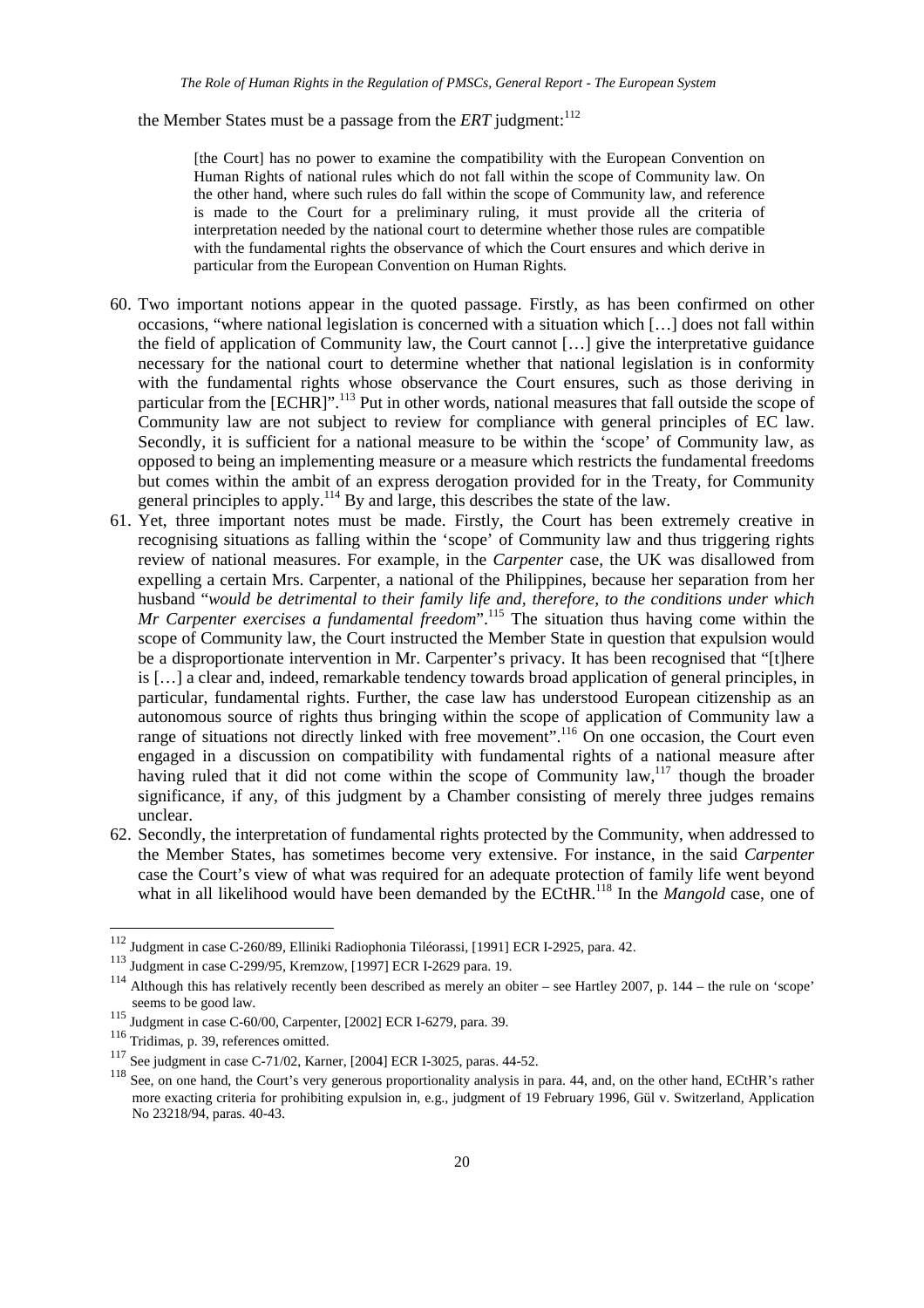the most daring of the Court's forays into human rights law of all time, the Grand Chamber referred to "various international instruments and […] the constitutional traditions common to the Member States"<sup>119</sup> in the abstract and found, *inter alia* that "[t]he principle of non-discrimination on grounds of age must […] be regarded as a general principle of Community law".<sup>120</sup> An editorial in the *Common Market Law Review* commented that the Court's reasoning would have provoked a thick red underlining if it had occurred in a student essay.<sup>121</sup>

- 63. Thirdly, in what has become known as a process of judicial de-pillarisation, the Court has understood its jurisdiction under the Third Pillar broadly, holding that individuals may invoke a framework decision adopted under Article 34(2) of the EU Treaty to create consistent interpretation of national law and that "the obligation on the national court to refer to the content of a framework decision when interpreting the relevant rules of its national law is limited by general principles of law".<sup>122</sup> If the transposition to the Third Pillar of Community case-law on interpretation of law is meant to be complete, it follows that a Member State is bound by the EU version of fundamental rights also when acting within the scope of rules on police and judicial cooperation in criminal matters.
- 64. The above is relevant in the context of PMSCs because under international law they "might be considered […] as agents of the state, and in this way, the normal rules for state responsibility would apply where the firm's activity is controlled by the state".<sup>123</sup> However, for such attribution to be possible, apart from the content of the respective entity's powers "the way they are conferred on an entity, the purposes for which they are to be exercised and the extent to which the entity is accountable to government for their exercise" must be assessed.<sup>124</sup> Such assessment is not carried out by reference to autonomous criteria but "depends on the particular society, its history and traditions"<sup>125</sup> and therefore appears to be an inexact exercise. Furthermore, in most contexts where PMSCs have not been commissioned by a Member State and their activities have human rights implications, attribution to any of the Member States will be almost impossible because the exercise of governmental authority as normally understood does not entail extraterritorial maintenance of peace and security. It follows that the human rights obligations of the Member States are unlikely to be triggered by acts of *locally recruited* PMSCs. That, of course, may be different when, upon invitation or by orders of the UN, States maintain peace and security abroad. The ECtHR has recognised that "a State may also be held accountable for violation of the Convention rights and freedoms of persons who are in the territory of another State but who are found to be under the former State's authority and control through its agents operating – whether lawfully or unlawfully – in the latter State".<sup>126</sup> Accordingly, *de facto* control of State agents may give raise to attribution of responsibility for acts of these agents to the respective State.

# **c) Direct and Indirect** *Drittwirkung*

65. Horizontal applicability of human rights provisions – often referred to by the German noun *Drittwirkung* – is a perpetually vexing and contested issue of constitutional law. The first principal objection is that if human rights provisions were applicable in relations between individuals, this

 $119$  Judgment in case C-144/04, Mangold, [2005] ECR I-9981, para. 74.

<sup>120</sup> Para. 75.

<sup>121</sup> Horizontal direct effect – A law of diminishing coherence?, [2006] 43 CMLRev 1.

<sup>122</sup> Judgment in case C-105/03, Pupino, [2005] ECR I-5285, para. 44.

<sup>123</sup> Andrew Clapham, *Human Rights Obligations of Non-State Actors*, OUP, 2006, p. 320, references omitted.

<sup>124</sup> *Draft articles on Responsibility of States for Internationally Wrongful Acts, with commentaries*, adopted in 2001, United Nations, 2008, commentary on Art. 5, p. 43.

<sup>125</sup> *Ibid*.

<sup>126</sup> Issa and Others, n. 23 above, para. 71.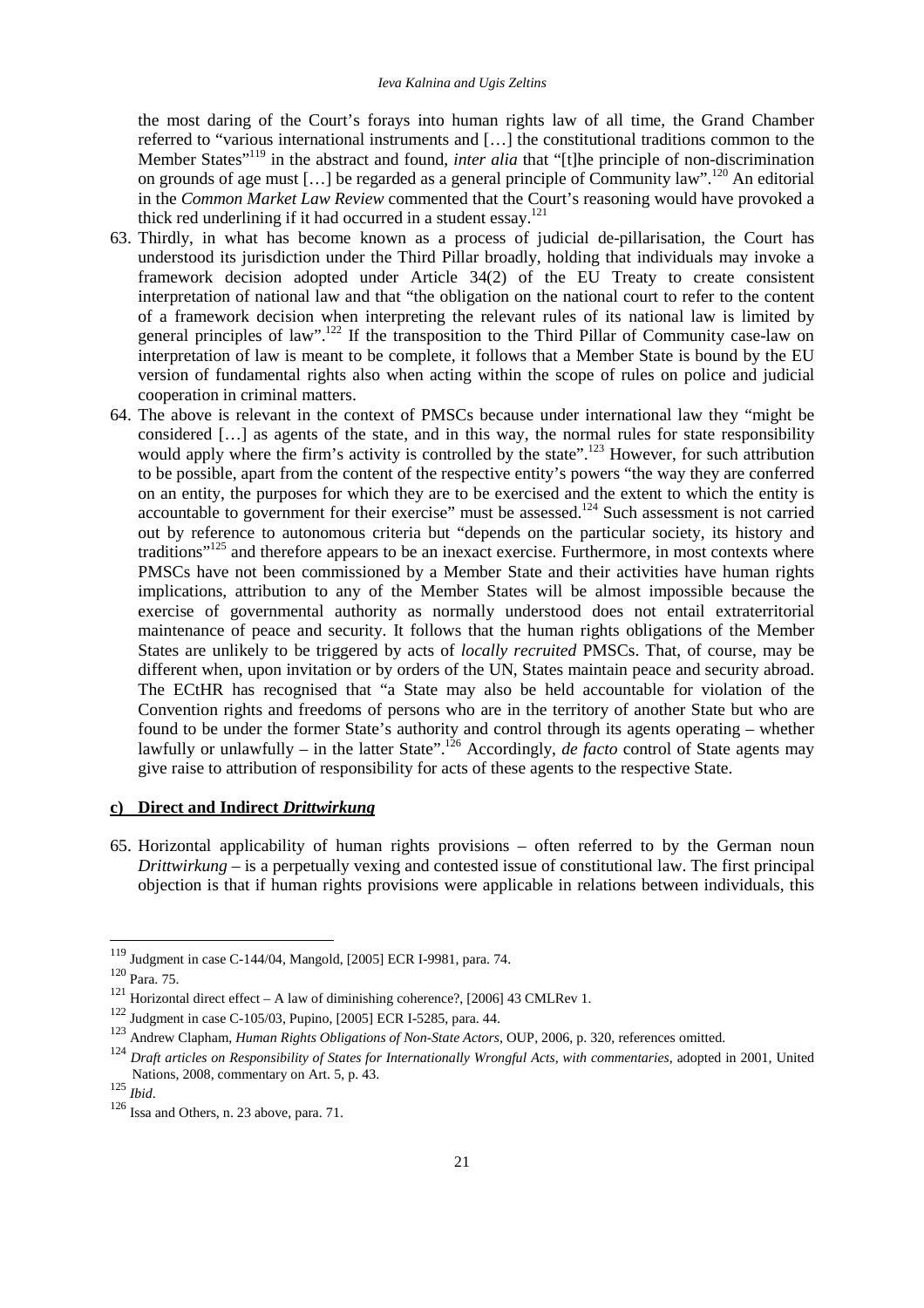"would put an end to private autonomy".<sup>127</sup> A second important objection is that given the legal principle status of human rights and the highly abstract nature of rules, they are eminently inappropriate for regulating the daily myriad of relationships between private parties who cannot be expected to undertake a balancing of competing principles and to cope with the open texture of fundamental rights provisions. Nevertheless, while these reasons might be very convincing grounds to reject the idea that human rights could be enforced directly by one private party against another, known as direct *Drittwirkung*, opinions differ widely as to the permissibility of indirect or *'mittelbare' Drittwirkung*, i.e., the notion that human rights could or should guide the interpretation of private law rules and/or deny enforceability to private law obligations where that would be in an alleged conflict with the State's obligation to ensure protection against abusive effects of private autonomy.

66. Direct *Drittwirkung* is not required by the ECHR which, it will be recalled, is a particularly important source of inspiration for general principles of EU law. The following passage adequately summarises the situation:<sup>128</sup>

> one may conclude that Drittwirkung does not imperatively ensue from the Convention. On the other hand, nothing in the Convention prevents the States from conferring Drittwirkung upon the rights and freedoms laid down in the Convention within their national legal systems insofar as they lend themselves to it. In some states Drittwirkung of the rights and freedoms guaranteed by the Convention is already recognised, whilst in other States this Drittwirkung at least is not excluded in principle. Some have adopted the view that it may be inferred from the changing social circumstances and legal opinions that the purport of the Convention is going to be to secure a certain minimum guarantee for the individual as well as in his relations with other persons. It would seem that with regard to the spirit of the Convention a good deal may be said for this view, although in the case of such a subsequent interpretation one must ask oneself whether one does not thus assign to the Convention an effect which may be unacceptable to (a number of) Contracting States, and consequently is insufficiently supported by their implied mutual consent.

- 67. As to indirect Drittwirkung under the ECHR, the obligations imposed upon the Member States seem to be very extensive.<sup>129</sup>
- 68. Under EC law, because "[n]o Treaty provision confers on the Community institutions any general power to enact rules on human rights",<sup>130</sup> there can be no question of direct *Drittwirkung*. The indirect variety, by contrast, forms part and parcel of established case law. The *Schmidberger* case<sup>131</sup> is a particularly relevant example "which places the protection of fundamental rights on a par with the fundamental freedoms".<sup>132</sup> Austrian authorities had allowed an environmental group to organize a demonstration on the Brenner motorway, the main transit road between Germany and Italy, which as a result was to be closed for almost 30 hours. The applicant was a transport company, and it sought damages from Austria, claiming that the failure to prevent the motorway from being closed amounted to a restriction on the free movement of goods. The Court agreed that failure to ban the demonstration was a measure having equivalent effect to a quantitative

<sup>127</sup> David P. Currie, *The Constitution of the Federal Republic of Germany*, University of Chicago Press, 1994, p. 186, quoted in: Mark Tushnet: *The issue of state action / horizontal effect in comparative constitutional law*, [2003] 1 I.Con 84.

<sup>128</sup> Yutaka Arai et al., *The issue of state actions increasing given as example and transmit fights*, eds. Van Dijk et al., 4<sup>th</sup> ed., Intersentia, 2006, p. 32, references omitted.

<sup>&</sup>lt;sup>129</sup> For an elaborate discussion see Ineta Ziemele, 'Issues of Responsibility of Private Persons or Entities for Human Rights Violations: The Case-law of International Human Rights Courts and Monitoring Bodies', EUI Working Papers, Academy of European Law WP 2009/08, http://cadmus.eui.eu/dspace/bitstream/1814/11409/1/AEL\_2009\_08.pdf, esp. the commentary on the *Pla and Puncernau* case.

<sup>130</sup> Opinion 2/94, [1996] ECR I-1759, para. 27.

<sup>131</sup> See judgment in case C-112/00, Schmidberger, [2003] ECR I-5659.

<sup>132</sup> Tridimas, p. 209.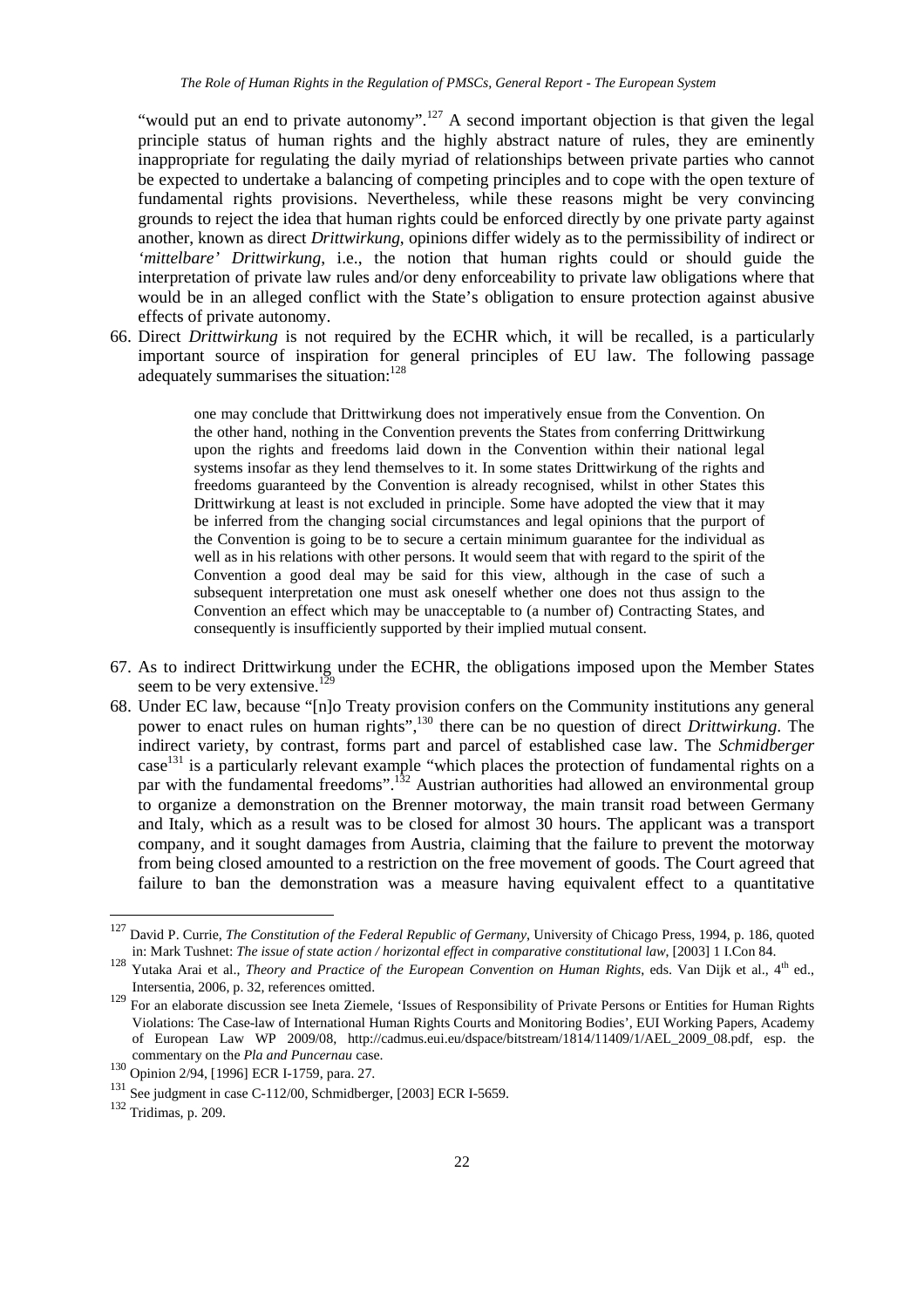restriction. However, it also stated that the protection of fundamental rights, amongst them freedom of expression, "is a legitimate interest which, in principle, justifies a restriction of the obligations imposed by Community law, even under a fundamental freedom guaranteed by the Treaty such as the free movement of goods".<sup>133</sup> Having analysed the scope of freedom of expression and balanced it against the free movement of goods, the Court concluded that "the national authorities were reasonably entitled, having regard to the wide discretion which must be accorded to them in the matter, to consider that the legitimate aim of that demonstration could not be achieved in the present case by measures less restrictive of intra-Community trade".<sup>134</sup> Because freedom of expression was also described as a general principle of EC law,<sup>135</sup> it is clear that the Community fundamental rights can have a very intense indirect horizontal effect:<sup>136</sup> the exercise of freedom of speech by one private party validly precluded another private party from conducting its business.

69. *Interim conclusions*

As was reported in WP 7.1 sub b, "[t]he Court of Justice in a series of judgments has established the competence of the Commission according to which private security counts as an 'economic sector' and as such is subject to the same rules as other supply of services in the Internal Market".<sup>137</sup> Therefore, the EC human rights rules affect PMSCs just as any other service providers. It is often argued that "indirect horizontal effect may differ from direct horizontal effect in form; however, there is no difference in substance".<sup>138</sup> Put more provocatively, however horizontal effect is formulated, in the final analysis it will always be direct.<sup>139</sup> That may be true from a radically substantive point of view. Yet, in reality, the extent to which human rights can be invoked against a private party depends also on rules of competence, standing and interpretation. Consequently, as regards the applicability of human rights in private relations, the distinction between direct and indirect *Drittwirkung* does hold some value. It therefore seems that the law could properly be described by saying that the human rights as general principles of EC law can be applicable to private relations, albeit indirectly.

# **3. Judicial Remedies**

70. Human rights violations carried out by the PMSCs may give ground to both State responsibility as well as individual responsibility. With respect to the latter, it is questionable whether civil or criminal liability should be preferred. In fact, it has been pointed out in respect to responsibility of multinational enterprises, while civil liability is tailored to compensate the victims of the human rights violations, criminal liability may provide more efficient tools for repression if the State becomes involved in the investigatory process.<sup>140</sup> In any case, the invocation of the PMSC personnel's individual criminal responsibility is most likely to occur before the national courts of the State that has territorial or personal jurisdiction over them. Another option involves the invocation of responsibility of the PMSC's Home State, Contracting State or Host State<sup>141</sup> before the ECtHR (as long they are, of course, Contracting States to the ECHR) on grounds of violation

l

<sup>&</sup>lt;sup>133</sup> Schmidberger, para. 74.

<sup>134</sup> Para. 93.

<sup>135</sup> Para. 71.

<sup>136</sup> For an extreme example see Mangold, op. cit..

<sup>137</sup> *The Regulatory context of private military and security services at the European Union level*, not published, p. 6.

<sup>138</sup> *Viking* Case, n. 9 above, per AG Poiares Maduro, para.40.

<sup>139</sup> Robert Alexy, *A theory of Constitutional Rights* , OUP, 2002, p. 363.

<sup>&</sup>lt;sup>140</sup> Olivier de Schutter, 'The Accountability of Multinationals for Human Rights Violations in European Law', in Philip Alston, *Non-State Actors and Human Rights* (2005), 228.

<sup>141</sup> The responsibility of the Home, Host and Contracting States is dealt with in three separate reports in the framework of WP4.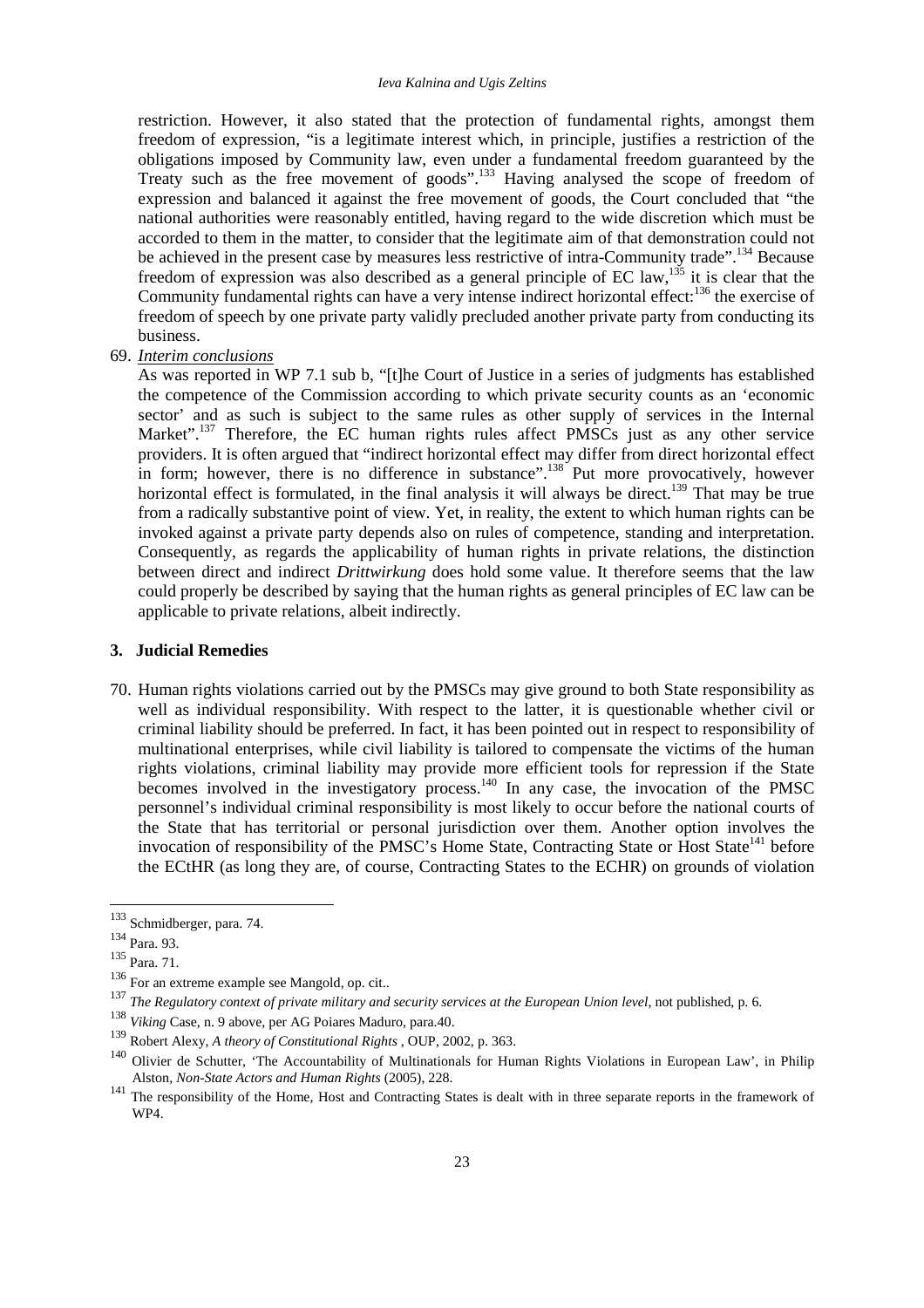of such a State's positive obligation to observe human rights and prevent their infringement.

- 71. Any claim before the ECtHR would, however, only be successful if: 1) the admissibility criteria are met (*inter alia*, exhaustion of local remedies as provided under general international law), 2) a connection between the PMSC and the Respondent State can be established, in other words, if the PMSC's conduct is attributable to the Respondent State and, 3) if the Court's jurisdictional limits can be overcome by demonstrating that either the illegal act has been committed in a Contracting State's territory, or that the Respondent has exercised effective control of such a territory.
- 72. As far as invocation of State responsibility before the ECJ is concerned, the matters are more complex, not least because the ECJ is not a human rights court. In addition, the matters are further complicated by the unclear *locus standi* for private parties before the ECJ when Community acts are challenged. Generally the ECJ's approach with respect to individual access to the Community courts has been restrictive: the individual is expected to resort to national courts for judicial review, and it is the national court that is entitled to ask the Court for a preliminary ruling in case of doubt as to the interpretation of Community law. In fact, a number of scholars have observed that the present system is not always sufficient for protecting an individual's fundamental rights and have argued either in favour of an expansion of the ECJ's competence or its accession to the ECHR.<sup>142</sup> Given the current state of law the alleged shortcomings may be of little importance, because there is not much that an individual might be seeking from the Community with regard to the conduct of a PMSC, if one is to argue for a greater involvement by the EU in the regulation of such services and for solid foreign policy, one must also address the perceived lack of availability of *locus standi*.
- 73. Furthermore, in the context of PMSC (illegal) conduct, and in the (current) absence of any specific EU legislation in the field, action against a Member State on grounds of its PMSC's conduct, brought either by the Commission or indirectly by a private individual is unlikely. That is so in particular because of the Commission's wide discretion whether or not to pursue a Community law infringement.<sup>143</sup> Also, availability of remedies in national courts is subject to Member States' procedural autonomy, and, according to well-entrenched case law of the Court, Community law only requires that sanctions for its breach be equivalent to those penalising violations of national law,<sup>144</sup> that they be effective, i.e., dissuasive<sup>145</sup> and that they be proportionate.<sup>146</sup> It is excessively difficult to see how these rather abstract requirements might be used by a private party to successfully argue that a Member State has failed to comply with the Community human rights regime by inadequately reining in PMSCs.
- 74. In conclusion, there can be no doubt that fundamental rights are enforceable at Community level. At the same time, any possible EU legislation imposing an obligation on the Member States with respect to the licensing of PMSCs as well as criminalization of their illegal conduct outside the EU will need to strike a balance between human rights and economic rights. In other words, although the ECJ has acknowledged that fundamental rights may constitute justifiable grounds for imposing restrictions on the free movement provisions, any such restriction on, for example, the free movement of services, will be subjected to a narrow interpretation where the free movement provisions will constitute the main rule. Fundamental rights, however, are the exception in this respect.<sup>147</sup>

<sup>142</sup> See, among others, A-M Roddik Christensen, *Judicial Accommodation of Human Rights in the European Union* (2007), at 80. For a forceful and as yet unsuccessful criticism of the current practice see Case C-50/00 P UPA v. Council [2002] ECR I-6677, per AG Jacobs, para. 33 et seq.

<sup>143</sup> See, e.g. Case 7/71 Commission v France [1971] ECRI-1003, para. 5 et seq.

<sup>144</sup> See, e.g. Case 45/76 Comet v Produktschap voor Siergewassen [1976] ECR 2043, para. 13.

<sup>145</sup> See, e.g. Case 14/83 Von Colson and Kamann v Land Nordrhein-Westfalen [1984] ECR 1891, para. 23.

<sup>146</sup> See, e.g. Case C-167/01 Kamer van Koophandel en Fabrieken voor Amsterdam v Inspire Art [2003] ECR I-10155, para 62.

<sup>147</sup> M Lindfelt, *Fundamental Rights in the European Union – Towards Higher Law of the Land?* (2007), at 208.